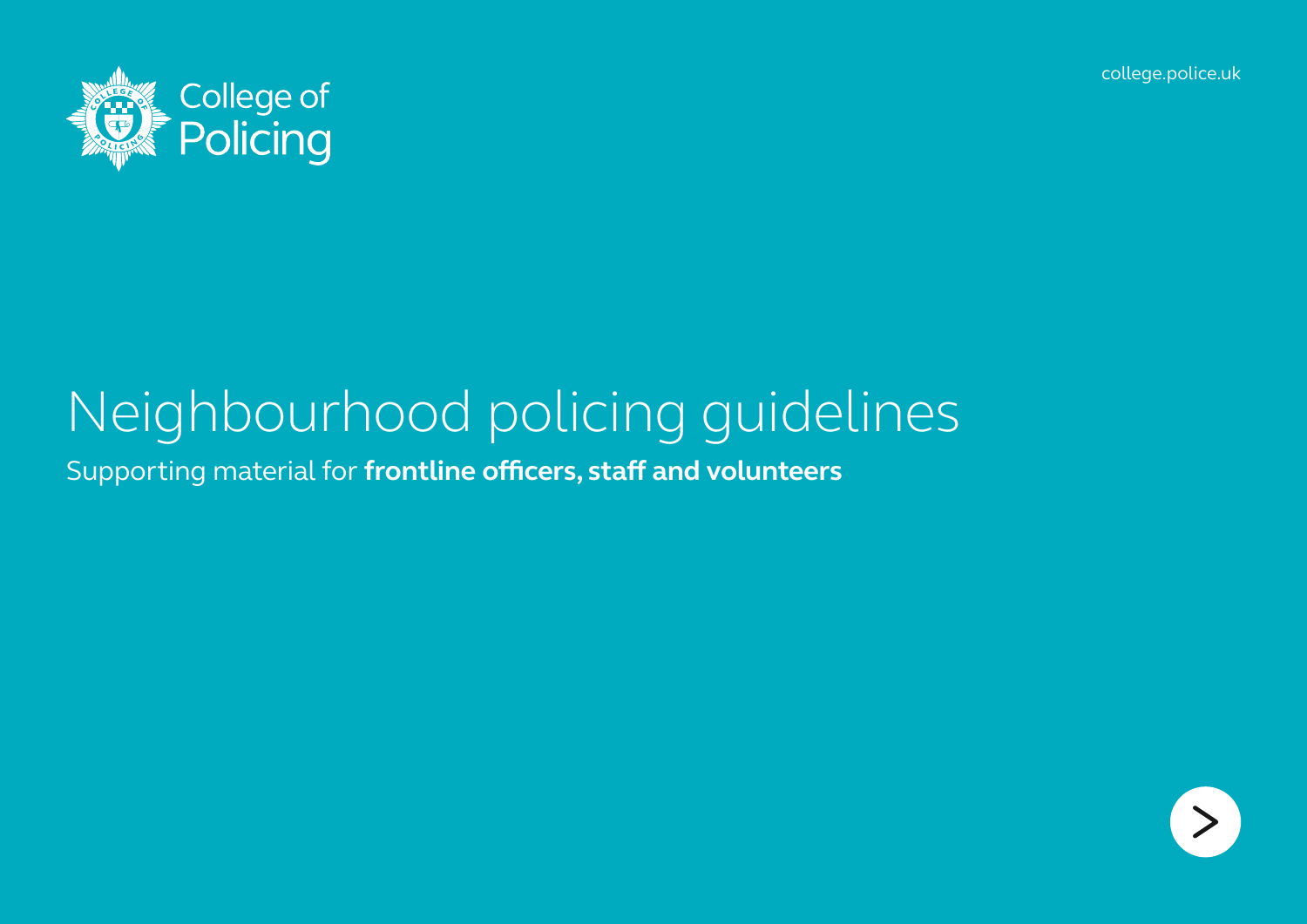#### © College of Policing Limited (2019)

All rights reserved. No part of this publication may be reproduced, modified, amended, stored in any retrieval system or transmitted, in any form or by any means, without the prior written permission of the College or as expressly permitted by law.

Anyone wishing to copy or re-use all or part of this document for purposes other than expressly permitted by law will need a licence. Licence applications can be sent to the College of Policing lead for IPR/licensing.

Where we have identified any third-party copyright material, you will need permission from the copyright holders concerned.

Any other enquiries about the content of the document please email **[contactus@college.pnn.police.uk](mailto:contactus%40college.pnn.police.uk?subject=Neighbourhood%20policing%20guidance)**

College of Policing Limited Leamington Road Ryton-on-Dunsmore Coventry CV8 3EN

### Supporting material for frontline officers, staff and volunteers

Select a link for information, practical advice and resources on how to implement each of the guidelines. The advice is not prescriptive and you should think about how it applies to your specific situation and what resources might be available locally. The material is largely based on learning from a review of the research evidence on implementing neighbourhood policing. Frontline officers and staff were also involved in their development.

Delivering neighbourhood policing

| 1. Engaging communities                      |                |
|----------------------------------------------|----------------|
| 2. Solving problems                          | O <sub>9</sub> |
| 3. Targeting activity                        | $\geq$<br>18   |
| Supporting neighbourhood policing            |                |
| 4. Promoting the right culture               | > 22           |
| 5. Building analytical capability            | > 26           |
|                                              |                |
| 6. Developing officers, staff and volunteers | > 29           |
| Evidence gaps                                |                |

**ii**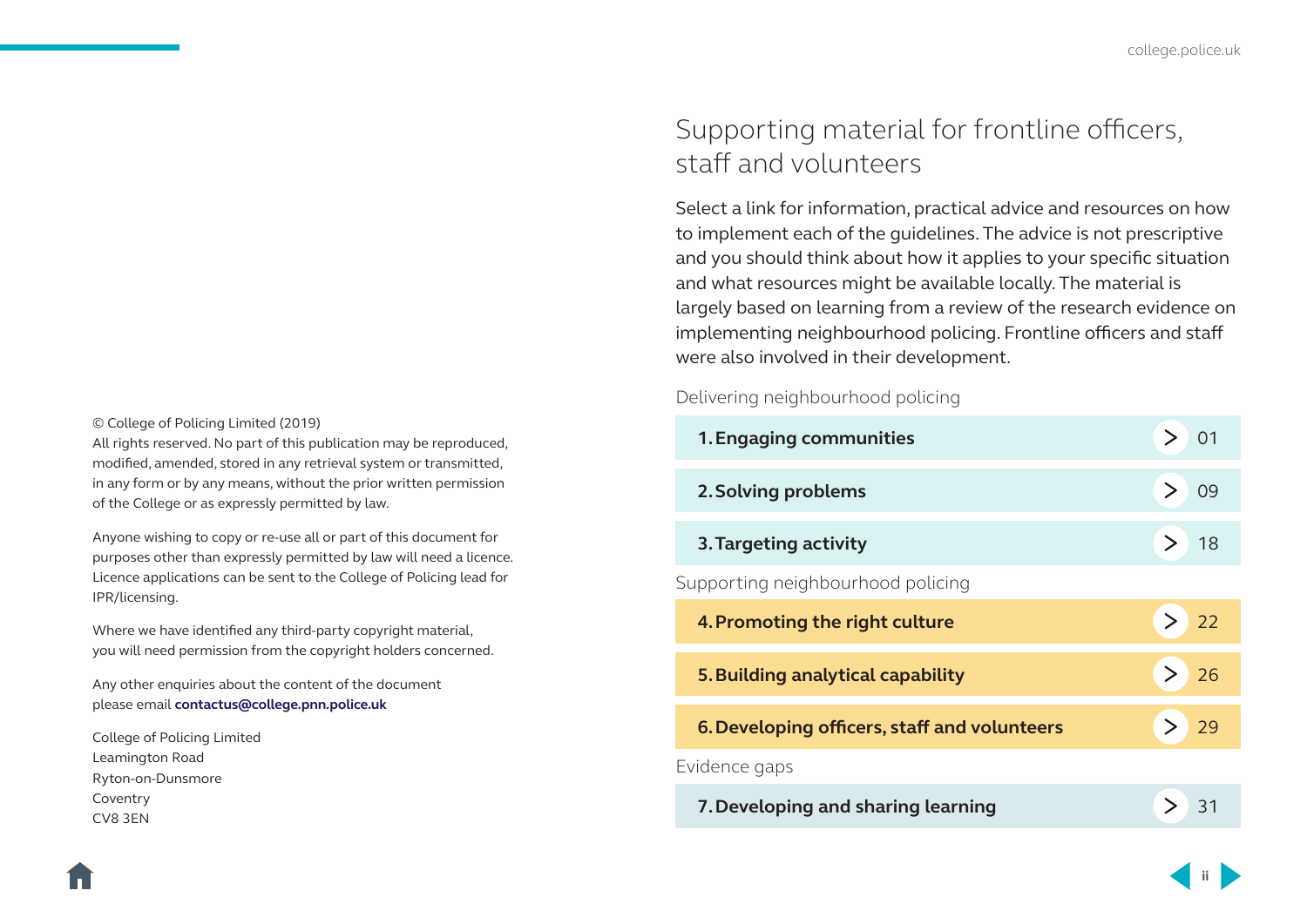[college.police.uk](http://www.college.police.uk/Pages/Home.aspx)

## <span id="page-2-0"></span>Guideline 1: **Engaging communities**

Select a link for information, practical advice and resources on engaging communities.

| <b>Practical advice</b>              | > 02 |
|--------------------------------------|------|
| Visible presence                     | > 02 |
| Clarifying the purpose of engagement | > 03 |
| <b>Community mapping</b>             | > 03 |
| <b>Information provision</b>         | > 04 |
| <b>Engagement methods</b>            | > 05 |
| Tailoring methods to need            | > 06 |
| <b>Local priorities</b>              | > 06 |
| <b>Barriers to engagement</b>        | 07   |
| <b>Empowering communities</b>        |      |

#### **Evidence-base**

17

Empirical evidence: **good** | moderate | limited

Practitioner evidence: **available**

**1**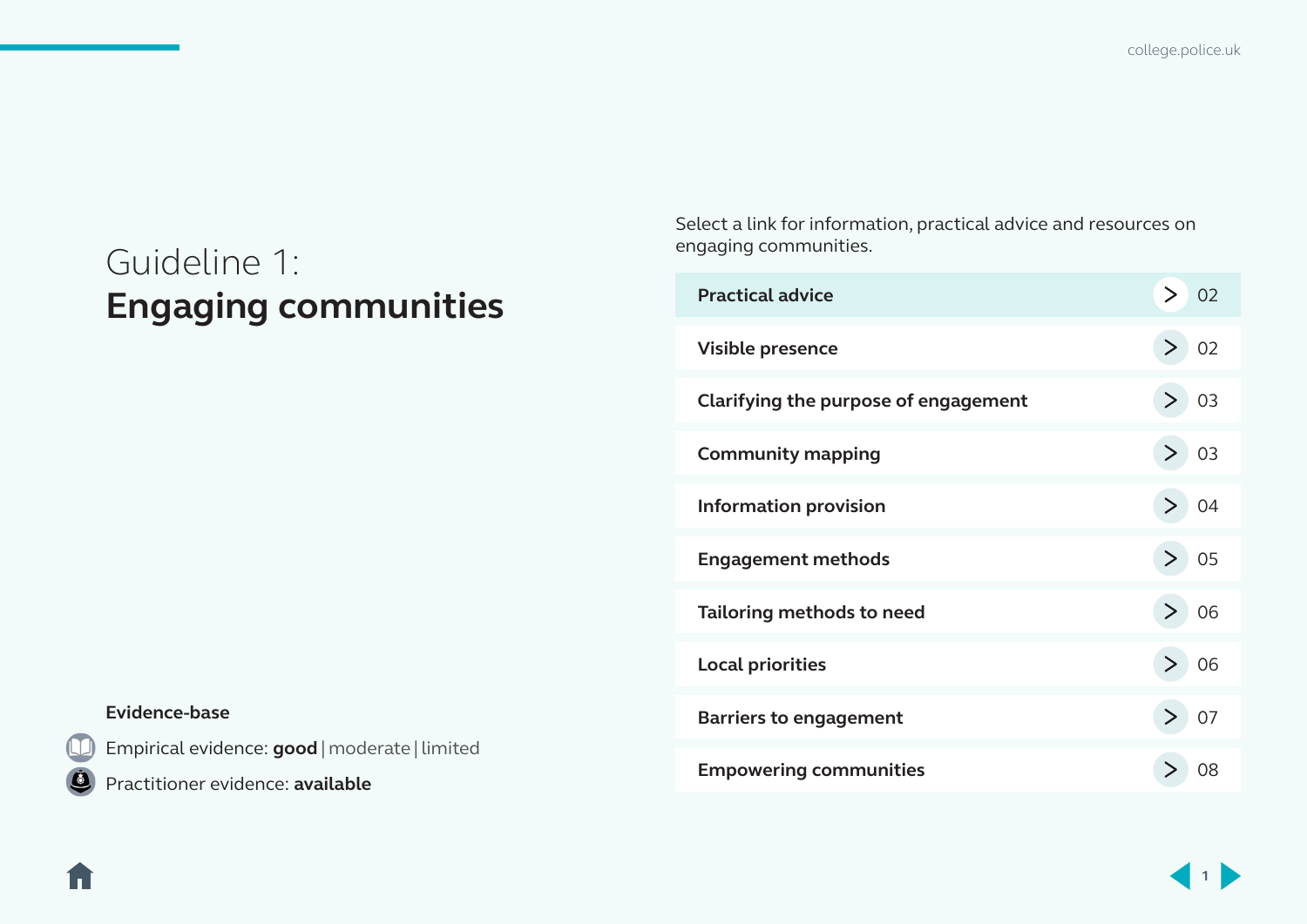### <span id="page-3-0"></span>Practical advice: Engaging communities

### **Visible presence**

It is important that you have a targeted visible presence in communities. Targeted foot patrol, when implemented in combination with community engagement and problem-solving, can reduce crime and antisocial behaviour, reassure the public and improve their perceptions of the police. Random patrols and only responding to calls are unlikely to have the same effect.

Ways you can maximise visibility alongside other demands include:

- **targeting hot spots of high crime or antisocial behaviour,** low public confidence and/or high footfall
- optimising the time spent in hot spots
- using social media

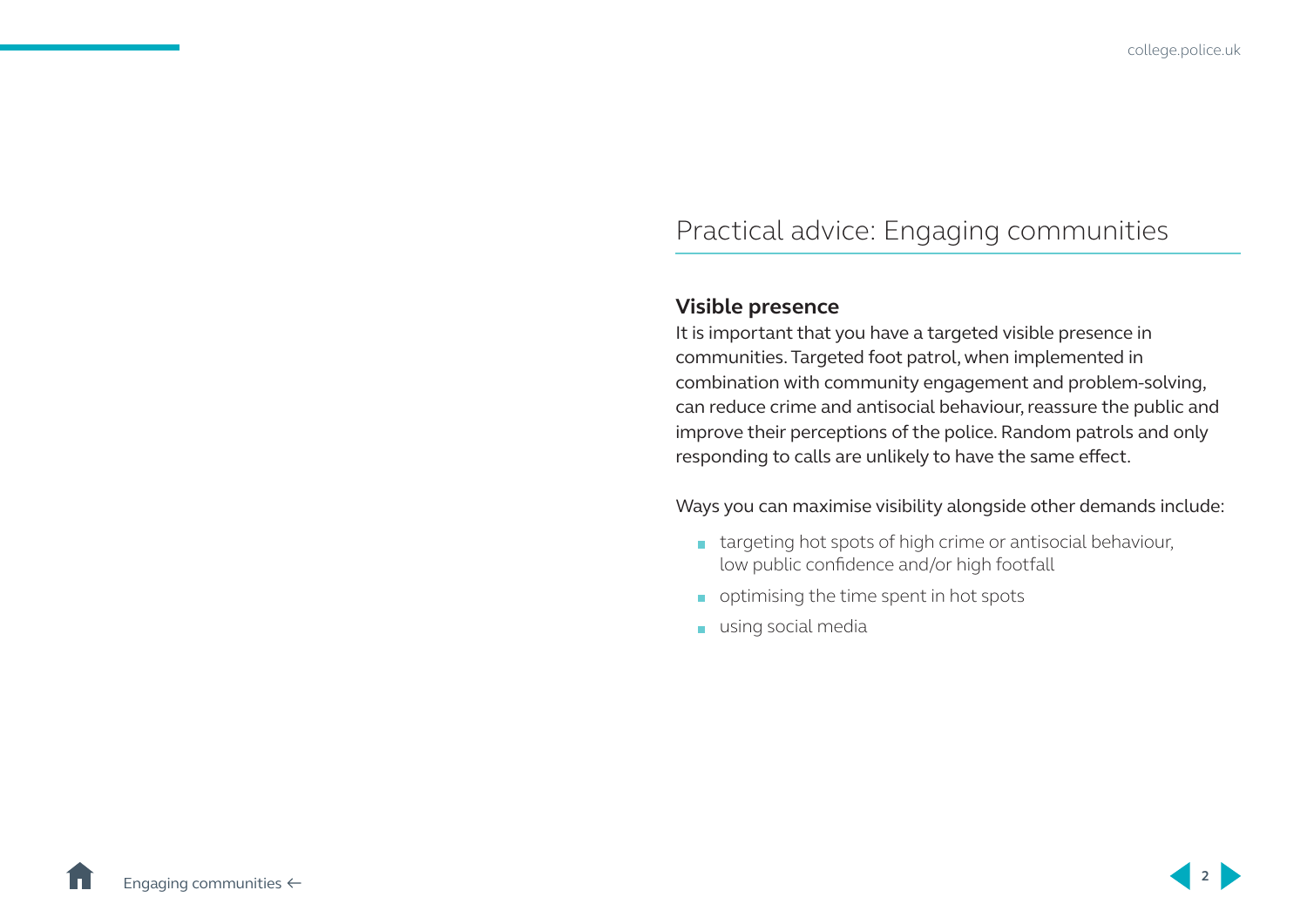<span id="page-4-0"></span>**[Foot patrol](http://whatworks.college.police.uk/Research/overview/Documents/WW_overview_Visible_patrol.pdf)** should not just be about being visible. It provides an opportunity for you to:

- **have informal conversations**
- **develop networks**
- $\Box$  gather community intelligence
- find out about local problems.

Maintaining a targeted visible presence over time is also important. Public confidence is likely to decline if people think foot patrol, community engagement and problem-solving are getting worse.

### **Clarifying the purpose of engagement**

As **[community engagement](http://whatworks.college.police.uk/Research/Documents/Community_engagement_lessons.pdf)** can have multiple aims, you need to be clear and open about why you want to engage and are using particular engagement methods. Aims include:

- **building trust, such as after a critical incident**
- **If** listening to and being more responsive to people's needs
- encouraging communities to take greater ownership of solving local problems.

Community engagement may also have a number of benefits, such as:

- improving public perceptions of the police
- **improving feelings of safety**
- **reducing perceived antisocial behaviour and disorder.**

People may belong to multiple communities, only some of which may be geographical. A person can, for instance, be a part of a community because of their lifestyle, online activities or age.

You can find more information in the resources.

### **Resources**

- ↗ **[College Authorised professional practice on communication](https://www.app.college.police.uk/app-content/engagement-and-communication/engaging-with-communities/)  [and engagement](https://www.app.college.police.uk/app-content/engagement-and-communication/engaging-with-communities/)**
- ↗ **College [Community engagement in policing: Lessons from](http://whatworks.college.police.uk/Research/Documents/Community_engagement_lessons.pdf)  [the literature](http://whatworks.college.police.uk/Research/Documents/Community_engagement_lessons.pdf)**
- ↗ **[College What works briefing: The effects of hot-spot policing](http://whatworks.college.police.uk/Research/Briefings/Documents/What%20works%20Hotspots%20final%20version%20Sep%202013.pdf)  [on crime](http://whatworks.college.police.uk/Research/Briefings/Documents/What%20works%20Hotspots%20final%20version%20Sep%202013.pdf)**
- ↗ **[College What works briefing: The effectiveness of visible](http://whatworks.college.police.uk/Research/overview/Documents/WW_overview_Visible_patrol.pdf)  [police patrol](http://whatworks.college.police.uk/Research/overview/Documents/WW_overview_Visible_patrol.pdf)**

### **Community mapping**

To help you tailor community engagement appropriately, it is important to:

- **i** identify the different communities that are in a neighbourhood
- **find out which communities are currently engaged with the** police locally
- $\Box$  ask people what type of engagement they want with the police
- $\blacksquare$  think about the barriers to engagement
- work with partners to understand what arrangements and opportunities already exist for engagement.

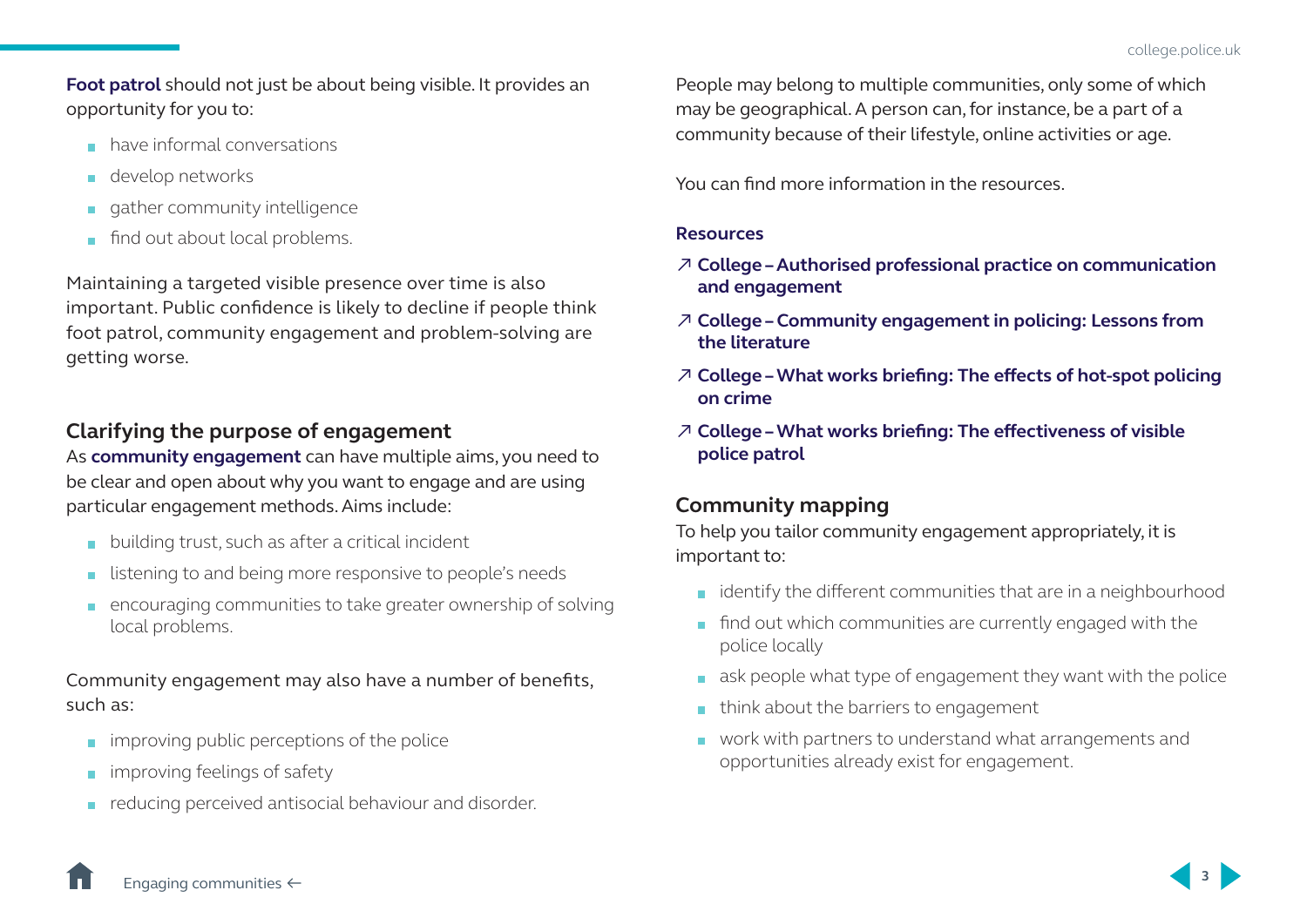<span id="page-5-0"></span>At its most basic, community mapping requires developing local knowledge of an area. This can be particularly valuable – and challenging – in neighbourhoods with transient populations or 'hidden' groups and communities.

Things for you to consider when community mapping:

- Do you know the key individuals within communities?
- Do you know each other well enough to act as initial points of contact?
- What scope is there to develop wider networks and build trust through targeted foot patrol, informal contact and local partners?
- Do you know which places are focal points for different communities (for example, shops, places of worship and transport hubs)?

### You can take a more systematic approach by analysing a range of data sources, such as from social media, partners and the **[census](https://www.ons.gov.uk/census)**, to:

- describe the make-up of a local area
- **i** identify networks, groups or individual people with particular interests or needs that would otherwise be invisible to the police.

You may need the support of analytical specialists to carry out this type of mapping or to update and extend previous mapping work.

There may also be value in analytical specialists creating and maintaining profiles for each neighbourhood to support you and your colleagues.

These profiles could include information about:

- $\blacksquare$  the local population
- **n** land use
- $\blacksquare$  key individuals and locations
- patterns and trends in crime and antisocial behaviour.

### **Resources**

- ↗ **[Office for National Statistics](https://www.ons.gov.uk/)**
- ↗ **[Home Office Crime statistics](https://www.gov.uk/government/collections/crime-statistics)**
- ↗ **[Office for National Statistics Census](https://www.ons.gov.uk/census)**

### **Information provision Provision for all**

Forces are required under **[Section 34](http://www.legislation.gov.uk/ukpga/2011/13/section/34/enacted)** of the Police Reform and Social Responsibility Act 2011 to provide people with information about crime and policing in their neighbourhoods. This information should include how the police aim to deal with crime and disorder in the local area.

You can support this statutory requirement by ensuring that the relevant information for your neighbourhood is universally available to communities on your force website and via social media. This information should be kept up to date and could include:

- contact details for the local police, council and support services (such as **[Childline](https://www.childline.org.uk/)**, **[Victim Support](https://www.victimsupport.org.uk/)**, **[Crimestoppers](https://crimestoppers-uk.org/)** and **[domestic abuse charities](https://www.gov.uk/report-domestic-abuse)**)
- $\blacksquare$  information on how to report non-police matters (like **[statutory nuisance](https://www.gov.uk/guidance/statutory-nuisances-how-councils-deal-with-complaints)**) to partners

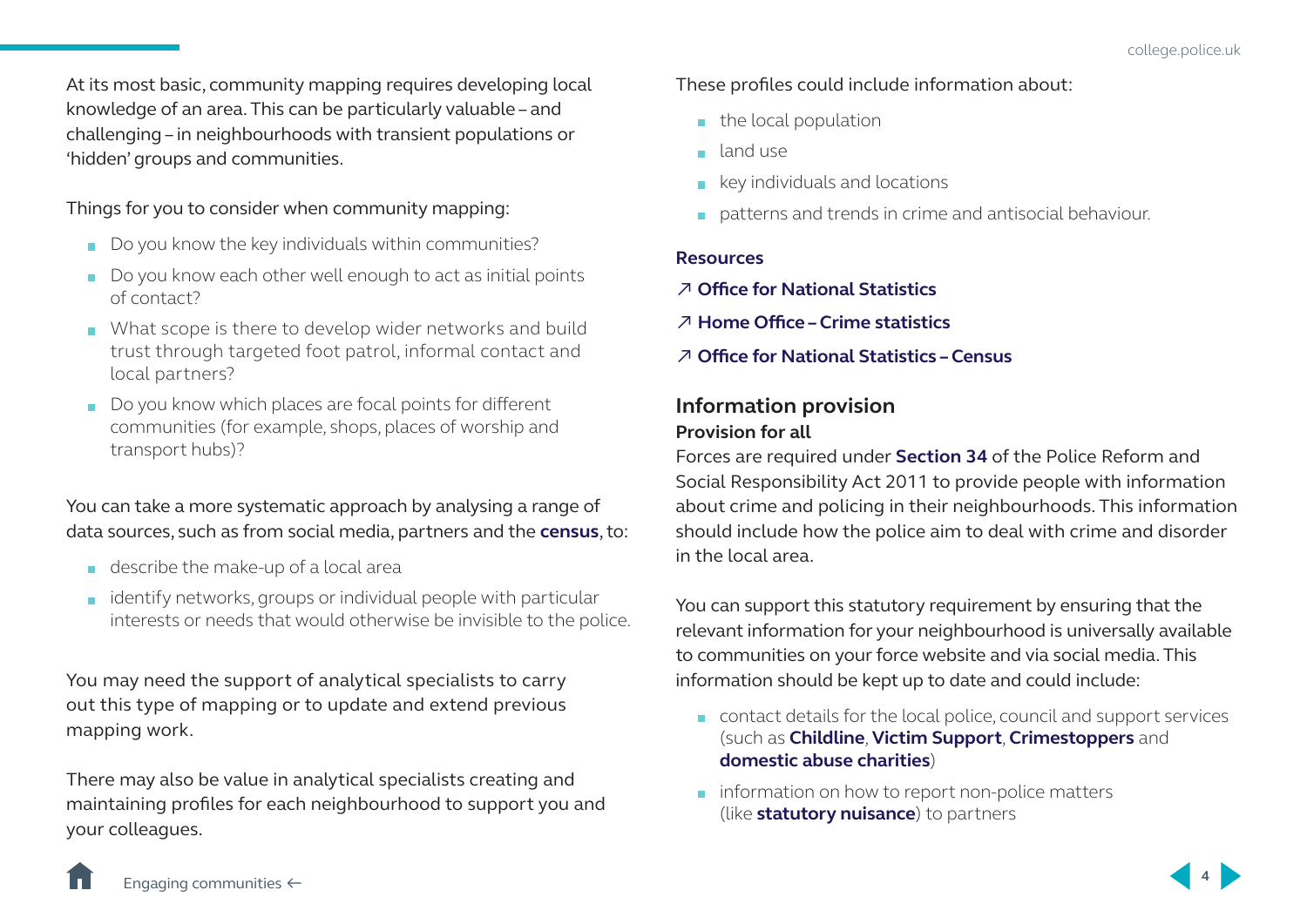- <span id="page-6-0"></span>details of local priorities and actions taken by the police
- $\blacksquare$  information on how the public can get more involved in policing (for example, attending beat meetings or **[joining the cadets](https://vpc.police.uk/)**)
- crime prevention advice.

Some of this information may already be accessible to the public via the **[police.uk](https://www.police.uk/)** website.

### **Targeted provision**

Sending leaflets to local residents about crime and policing can improve perceptions of the police but their widespread use will be prohibitively expensive. You may be able to justify the cost of targeted leafleting in particular circumstances. Using social media – such as neighbourhood alert services – is likely to be cheaper, but its impact on public perceptions is unknown. Social media may, however, be an especially useful way for you to engage particular communities, such as those that are geographically dispersed or tend not to respond to more traditional methods.

You should also consider making information available through other service providers (for example, local authorities).

Any information about neighbourhood policing should be:

- clear and concise
- **locally relevant**
- $\Box$  easily identifiable as coming from the police.

### **Resources**

↗ **Colleg[e – Information provision: Evidence-based top tips](https://polka.pnn.police.uk/en/Communities/Documents/?clubId=38&folder=Research/NPIA+Research&file=Information+prov+top+tips.pdf)**

### **Engagement methods**

There is a statutory requirement on the police to find out about which crime and disorder issues concern local communities. **[Section 34](http://www.legislation.gov.uk/ukpga/2011/13/section/34/enacted)** of the Police Reform and Social Responsibility Act 2011 requires forces to:

- seek the views of the public about crime and disorder in their neighbourhood
- hold regular public meetings in every neighbourhood.

Beat meetings and neighbourhood surgeries can be effective ways for you to involve communities in the process of identifying local problems, but can suffer from:

- **I** low levels of attendance in some communities (eg. those with few concerns or low trust in the police)
- attendance being unrepresentative of wider communities
- **falling attendance levels over time.**

By using proactive methods – which involve you going to communities rather than communities coming to you – you are likely to reach a broader cross-section of a community than by using more traditional methods. Examples include:

- street briefings
- **door knocking**
- **Surveys**
- social media and online discussions
- using outreach workers.

The likely cost of proactive methods means they are better targeted towards:

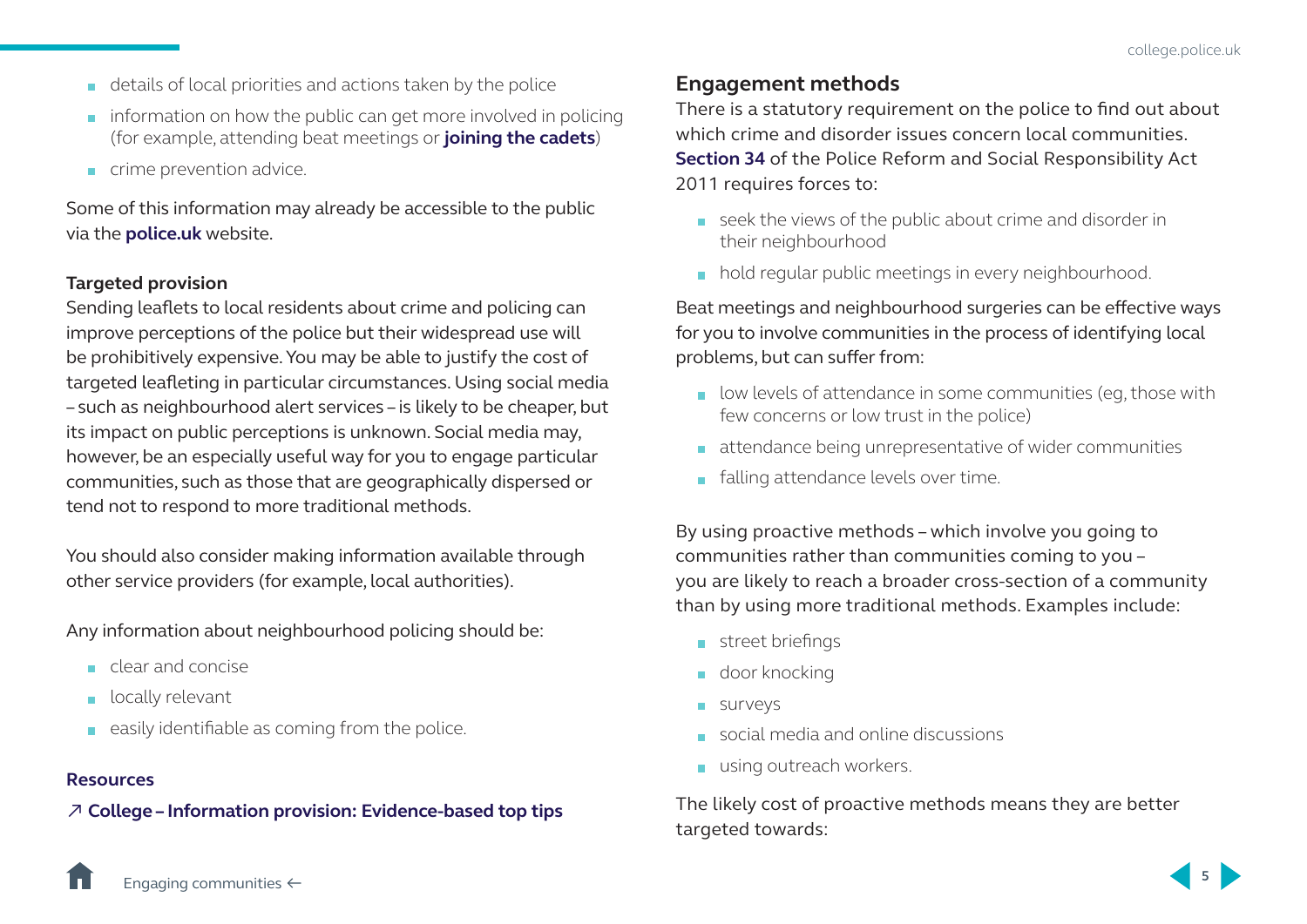- <span id="page-7-0"></span> challenging neighbourhoods with, for example, high levels of demand and risk or historical police/community tensions
- places where you can be highly visible and reach a wide range of people, such as supermarkets and places of worship after prayers.

There may also be a need for you to reinvigorate your approach to engagement, perhaps by trying different methods, if people start to become disengaged and attendance levels fall.

### **Tailoring methods to need**

A flexible approach to community engagement is likely to be required because communities vary and your force has limited resources.

The results of community mapping will be particularly helpful when tailoring engagement activities towards different communities. This may involve you changing the following aspects of your engagement activities to suit the needs and preferences of different people:

- purpose
- method
- **n** location
- $\blacksquare$  timing.

Involving communities when you plan engagement activities is also likely to be important. Doing so might help you to:

gauge and manage their expectations

- **EXECUTE:** ensure they feel ownership of the process
- discuss what is realistic, given current resources.

In some cases, it may be appropriate for communities to have greater responsibilities for engagement, such as chairing meetings.

### **Local priorities**

### **A two-stage process**

Involving communities in problem-solving is the core of neighbourhood policing. Linking engagement activities with problem-solving could help you to:

- $\blacksquare$  identify problems that are most harmful to communities or have the biggest impact on public perceptions in the local area
- agree priorities for police, partner and/or community action.

### **Identifying problems**

Options for identifying problems include you asking people:

- what locally affects how they think, feel and act in respect of their safety (for example, **[neighbourhood security](https://static1.squarespace.com/static/51b06364e4b02de2f57fd72e/t/525d472ce4b0e89bfe818f6e/1381844780124/i-nsi.pdf)  [interviews](https://static1.squarespace.com/static/51b06364e4b02de2f57fd72e/t/525d472ce4b0e89bfe818f6e/1381844780124/i-nsi.pdf)**)
- $\blacksquare$  to rate how much of a problem they think issues in the local area are
- $\blacksquare$  to pinpoint problem locations on maps
- $\blacksquare$  to identify issues for police attention on a quided walk around a neighbourhood (ie, an **[environmental visual audit \[video\]](https://www.youtube.com/watch?v=5KusKnEJnFg)**)
- how much police resource they think should be allocated to different problems (ie, a **[participatory budgeting exercise](https://www.gov.uk/government/publications/participatory-budgeting-in-england-final-report)**).

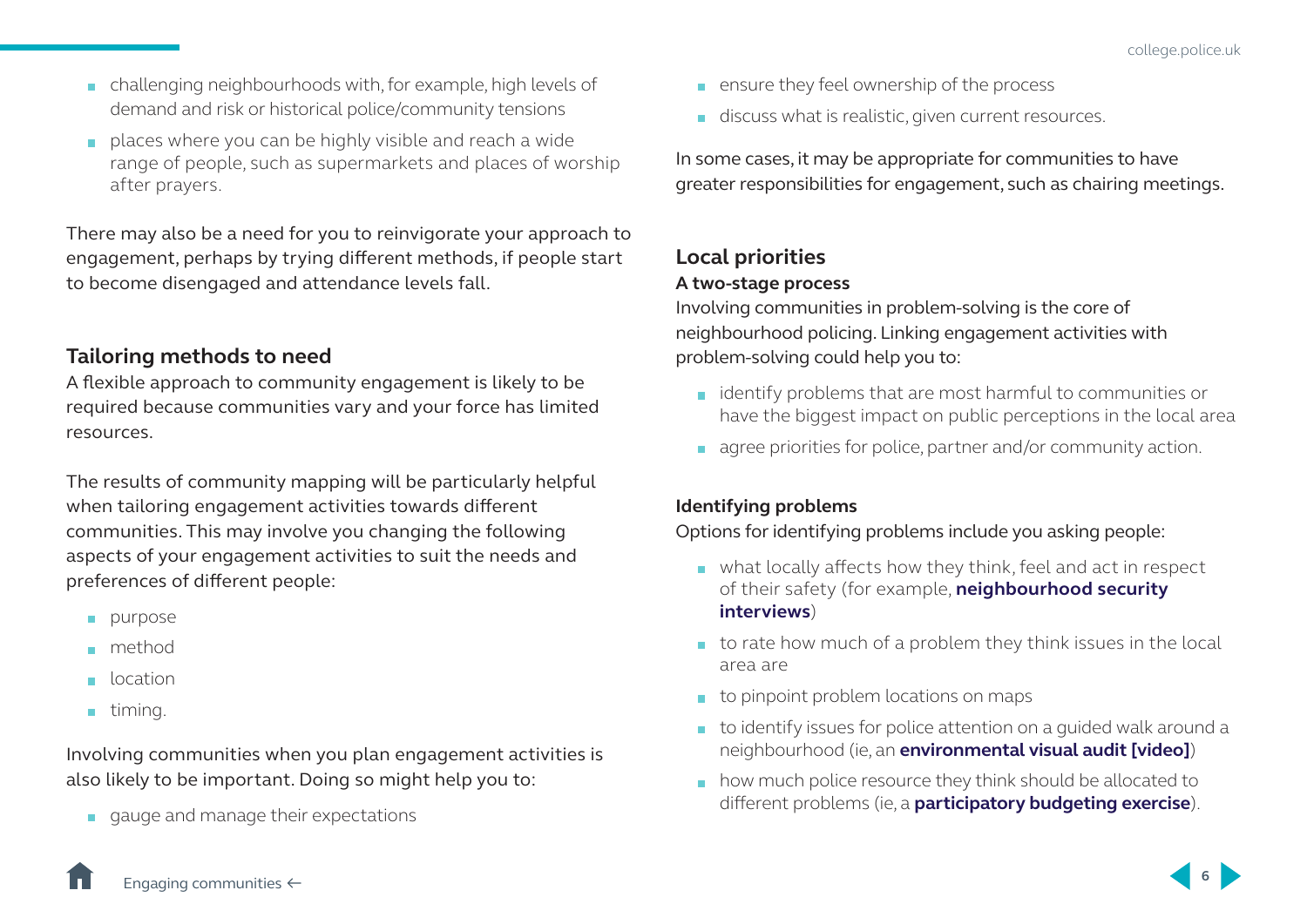### <span id="page-8-0"></span>**Agreeing priorities**

Options for agreeing local priorities include:

- **shortlisting**
- $\blacksquare$  ranking
- **n** voting
- referring problems to a neighbourhood panel for prioritisation.

### **Requirements**

### Using the two-stage process may require you to:

- **be skilled at chairing meetings and facilitating discussions**
- make a record of what was discussed and agreed
- $\blacksquare$  explore with communities how they could take greater responsibility for solving some problems
- $\blacksquare$  take action against priorities that are a police responsibility
- $\blacksquare$  clearly explain why:
	- it is not possible for you to deal with some issues
	- some solutions may not be appropriate or cost effective
- $\blacksquare$  refer non-policing matters to partners for action
- **report back on progress against agreed priorities for** accountability purposes (for example, 'you said, we did').

### **Threat, risk, harm and vulnerability**

Given the competing priorities on the police and to help manage expectations, you should consider:

- $\blacksquare$  informing people in a sensitive way about high-risk police demands that:
	- may have a low public profile in the local area
- people are likely to prioritise over their immediate concerns because of the serious nature of this demand (for example, serious youth violence, vulnerable people)
- **EXECUTE:** ensuring these high-risk police demands feature alongside other problems when agreeing priorities.

### **Barriers to engagement Overcoming barriers**

There are many reasons why some communities are unwilling or unable to engage with the police. In the past, the police have found it difficult to listen to some views. You may need to play an active role in overcoming these barriers where they exist, and particularly with those groups that are suspicious of the police or lack community structure.

It is important not to underestimate the effect poor community relations can have on engagement. Sustained efforts may be required to gain community trust. This could involve you:

- using more informal methods of engagement, at least initially
- consistently using **[procedural justice](https://www.youtube.com/watch?v=i8OgypRCEqY)**
- **EXT** being markedly more **[visible in a local area](http://whatworks.college.police.uk/Research/overview/Documents/WW_overview_Visible_patrol.pdf)** through targeted foot patrol or information provision through social media
- **demonstrably tackling longstanding community concerns** about crime, antisocial behaviour or policing.

### **Assumed barriers**

Engagement will not automatically be more challenging in areas of higher crime or deprivation. Some people in those communities may

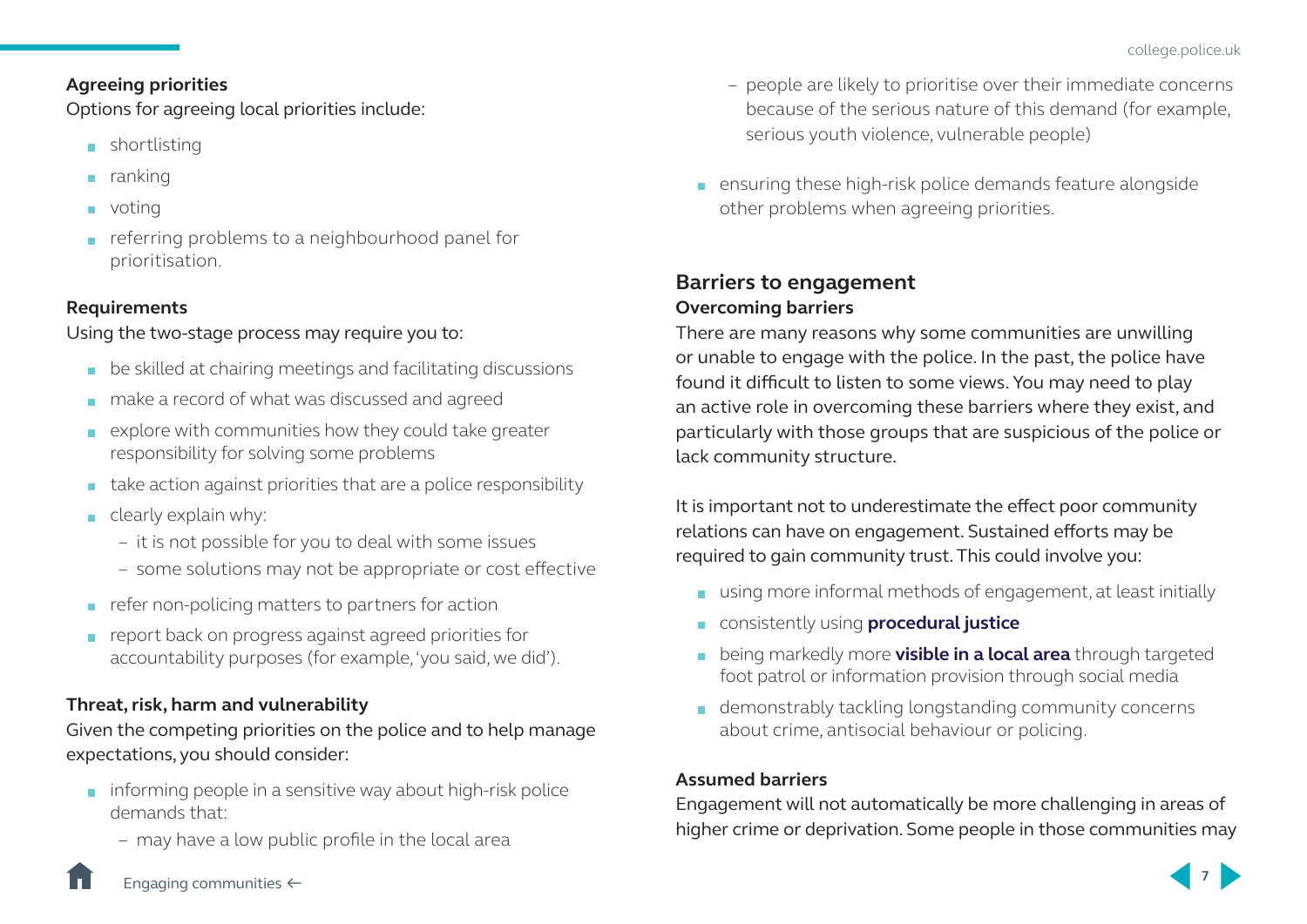<span id="page-9-0"></span>be highly motivated precisely because they are concerned about problems in the local area. These people wish to see the police and partners take action, but may not be able to take part themselves for other reasons.

### **Empowering communities Helping communities engage**

Where communities struggle to participate – but not due to indifference – you may have to:

- clarify the role of neighbourhood policing
- $\blacksquare$  tell people about the opportunities for them to get involved
- help them develop effective networks  $\mathcal{L}_{\mathcal{A}}$
- **provide additional support to key individuals who are more** engaged with the police.

### **Supporting community action**

In some cases, people will want to play a more active role in the policing of their local areas. This might include them:

- developing or coproducing solutions to local problems
- **participating in problem-solving initiatives (for example,** clear-up days)
- taking on greater responsibilities for solving local problems
- **EXECUTE:** setting up a **[neighbourhood watch](https://www.ourwatch.org.uk/)** or citizen patrol scheme
- **[volunteering for the police](https://www.citizensinpolicing.net/)** or partner organisations.

Where appropriate, you should consider providing additional support to enable people to be more active in their communities, as this may help:

- **communities to look after themselves without the support of** the police
- $\blacksquare$  reduce demand on the police in the longer term.

### **Resources**

### ↗ **[College – What works briefing: Neighbourhood watch](http://whatworks.college.police.uk/Research/Briefings/Documents/What%20works%20Neighbourhood%20watch%20final%20version%20Apr%202013.pdf)**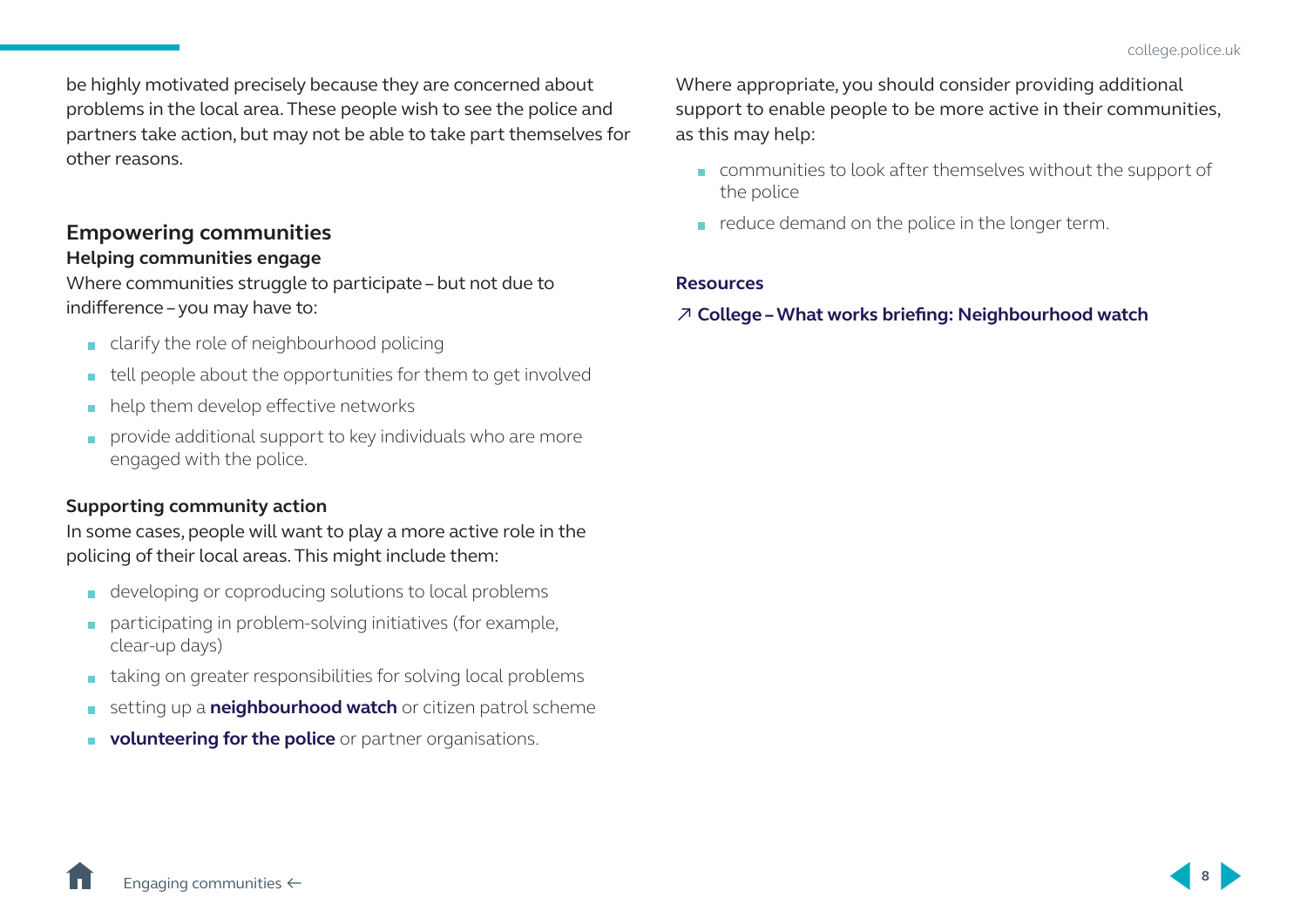## <span id="page-10-0"></span>Guideline 2: **Solving problems**

Select a link for information, practical advice and resources on solving problems

| <b>Practical advice</b>      | 10     |
|------------------------------|--------|
| The value of problem-solving | 10     |
| <b>Scanning</b>              | $>$ 11 |
| <b>Analysis</b>              | 12     |
| Response                     | 14     |
| Assessment                   | 16     |

### **Evidence-base**

17

Empirical evidence: **good** | moderate | limited

Practitioner evidence: **available**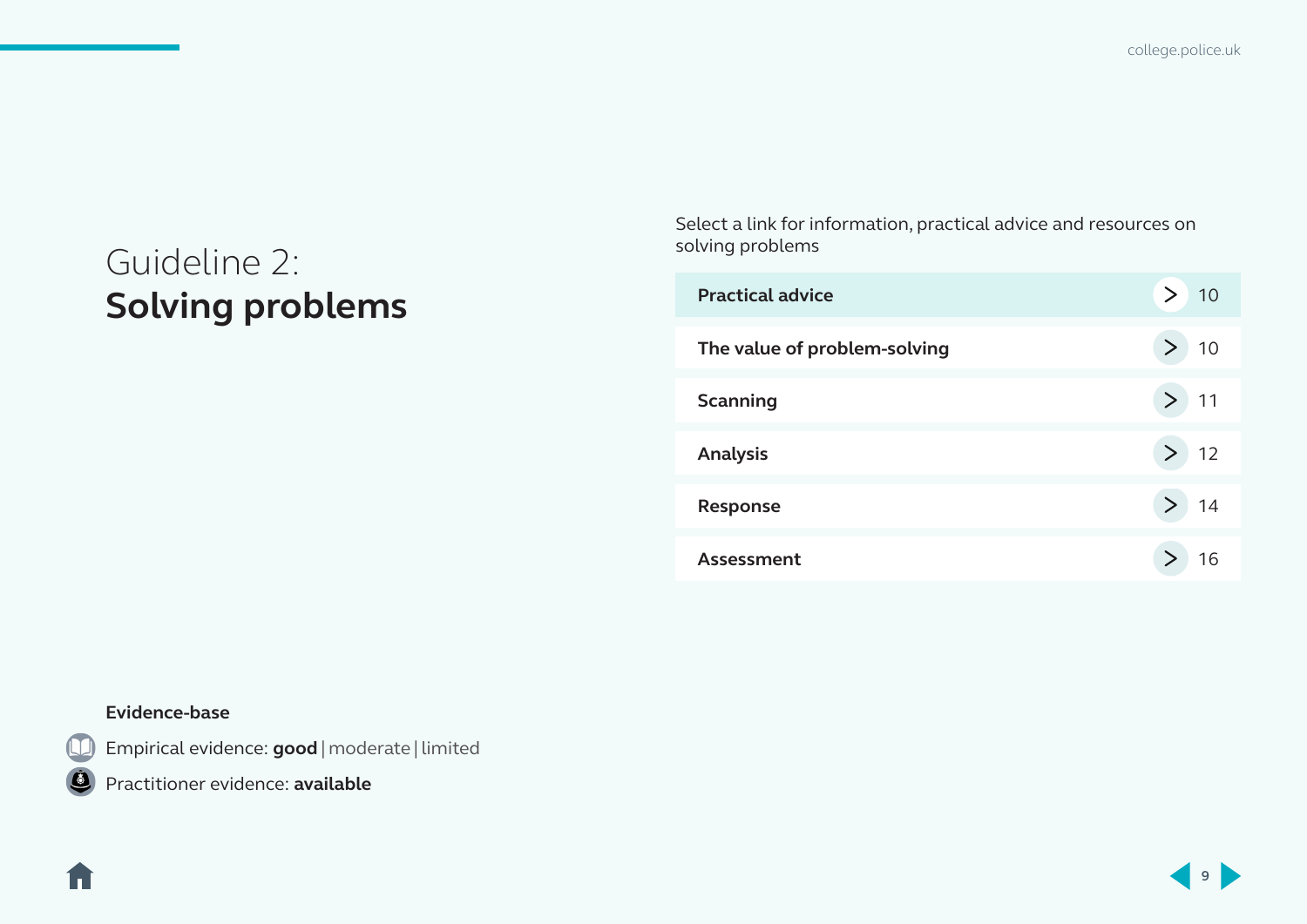### <span id="page-11-0"></span>Practical advice: Solving problems

### **The value of problem-solving**

**[Problem-solving](http://library.college.police.uk/docs/Problem-solving-for-neighbourhood-policing.pdf)** is one of the best-evidenced policing strategies. It has been shown to reduce crime, antisocial behaviour and demand in a wide range of different contexts when fully implemented.

Each stage of the problem-solving process – which is captured by the **[SARA model](http://www.popcenter.org/about/?p=sara)** – is essential to its success and can be aligned with the established **[tasking and coordination processes](https://www.app.college.police.uk/app-content/intelligence-management/governance/)**.

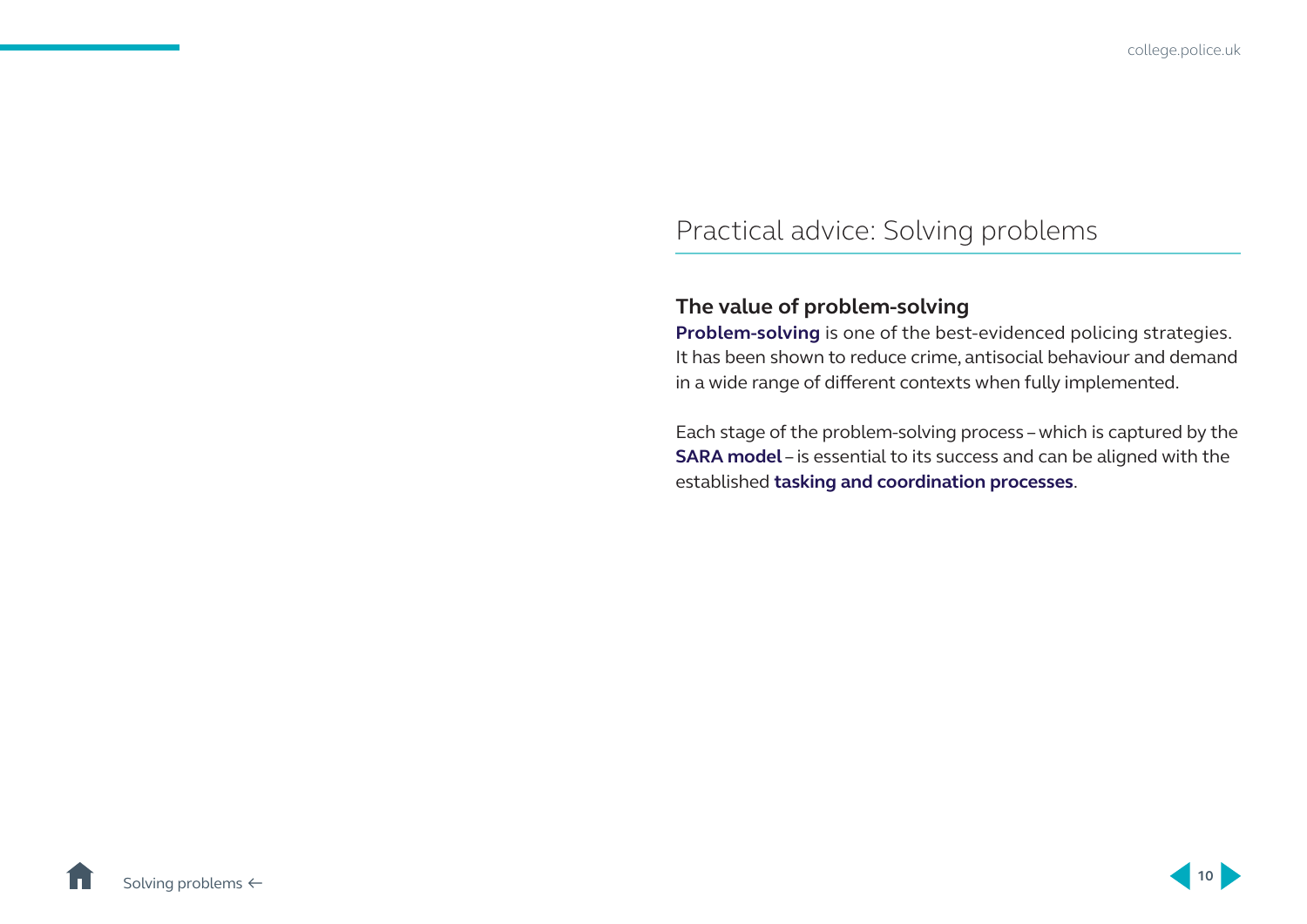<span id="page-12-0"></span>

### **Resources**

- ↗ **[UCL Problem-solving for neighbourhood policing](http://library.college.police.uk/docs/Problem-solving-for-neighbourhood-policing.pdf)**
- ↗ **[POP Center](http://www.popcenter.org/)**
- ↗ **[College What works briefing: The effects of problem-oriented](http://library.college.police.uk/docs/what-works/What-works-briefing-POP-2013.pdf)  [policing](http://library.college.police.uk/docs/what-works/What-works-briefing-POP-2013.pdf)**

### **Scanning**

The purpose of scanning is to look across a range of information sources to **[identify problems](http://www.popcenter.org/tools/PDFs/Identifying_Defining_Policing_Problems.pdf)** and prioritise the most important for action.

There are two broad approaches to scanning:

### Approach 1: **Police and partner-led**

### **What's involved?**

Looking at police and partner data to identify patterns

### **Types of issue highlighted?**

- $\blacksquare$  The places where crime and antisocial behaviour are most concentrated – **[hot spots](http://whatworks.college.police.uk/Research/Briefings/Documents/What%20works%20Hotspots%20final%20version%20Sep%202013.pdf)** and high-demand locations
- **The [people most vulnerable](http://www.college.police.uk/News/College-news/Pages/police_transformation_fund.aspx)** to harm
- Longstanding problems and emerging trends
- Repeat victims
- $\blacksquare$  The people most likely to cause harm
- $\blacksquare$  High-harm issues that may have low public profile

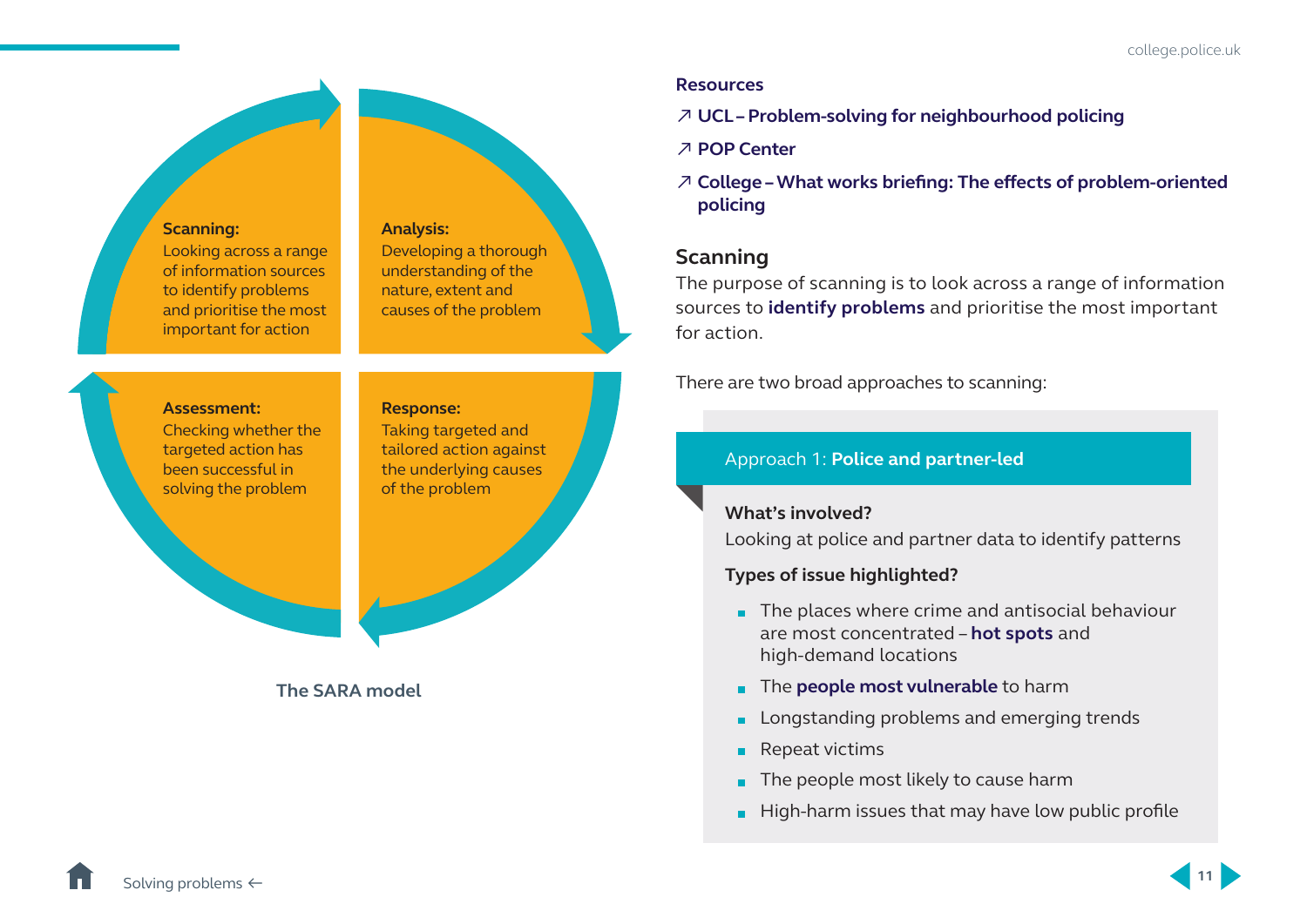### <span id="page-13-0"></span>Approach 2: **Community-led**

### **What's involved?**

Engaging communities to identify local problems

### **Types of issue highlighted?**

- **The [signal crimes](https://static1.squarespace.com/static/51b06364e4b02de2f57fd72e/t/58d10f5da5790a6c2448b9a8/1490095967722/UPSI+Signal+Crimes+Briefing.pdf)** that matter the most to people
- **In Issues that have a disproportionate effect on** the public
- **Problems that do not feature in police and partner** data because of under-reporting
- $\blacksquare$  Issues that are low-harm and/or may not be a police responsibility, like dog fouling

Both approaches are important, but the community-led approach is particularly relevant to neighbourhood policing. You may need to manage any tensions that exist between the two. This is likely to involve you:

- $\blacksquare$  deciding which of the many problems to prioritise and why
- $\blacksquare$  thinking about which are best resolved by the police, partners and/or communities
- $\blacksquare$  referring non-police matters on to others to action
- being clear and open about your decision-making process.

There are likely to be benefits in terms of demand reduction if you prioritise problems that:

- are longstanding or recurring
- cause the greatest harm to the public
- have the greatest impact on public perceptions.

The importance of scanning to problem-solving means you may also need to:

- **EXECTE ENDING** ensure community intelligence on local threats, risks and harms – such as incidents and information from the public – is recorded and submitted appropriately
- **work with analytical specialists when appropriate.**

### **Analysis**

### **Requirements**

Analysis aims to develop a thorough understanding of the nature, extent and causes of a problem. With this understanding, you should be better placed to:

- target action towards 'pinch points' **[the right people](http://whatworks.college.police.uk/Research/overview/Documents/People_and_places_how_resources_can_be_targeted.doc)  [and places](http://whatworks.college.police.uk/Research/overview/Documents/People_and_places_how_resources_can_be_targeted.doc)**.
- $\blacksquare$  reduce demand in the long term by addressing the underlying causes of a problem and stopping it reoccurring.

### This stage of the problem-solving process is likely to require you to have a detailed problem specification. This should:

- **be based on multiple sources of information, such as** from partners
- seek to explain why the problem might exist by drawing out theories from the data (ie, **[hypothesis testing](http://www.ucl.ac.uk/jdibrief/analysis/hypothesis-testing-crime-analysis)**)

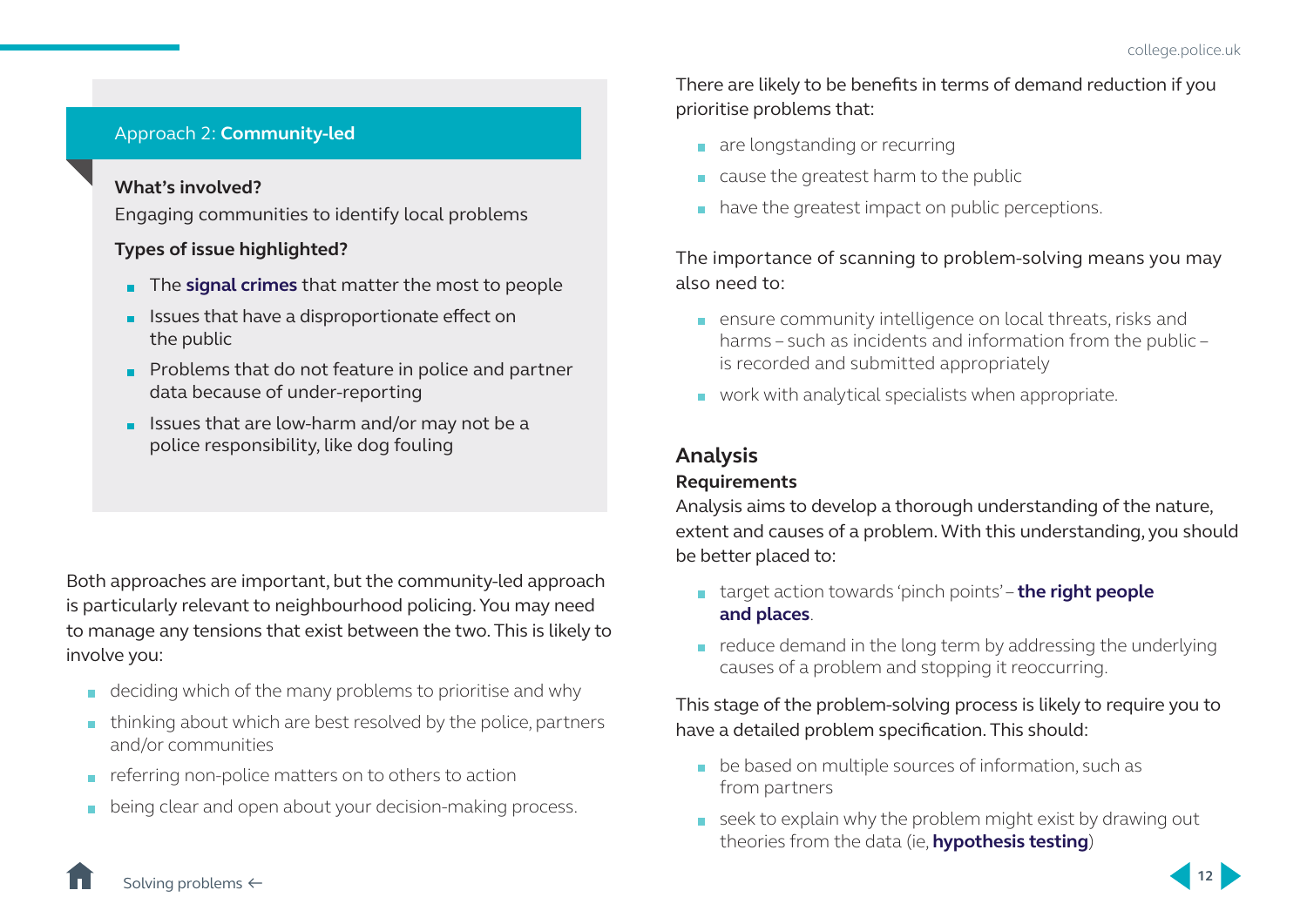- $\blacksquare$  involve communities in describing and defining the problem
- cover at least two points of the **[problem analysis triangle](http://www.popcenter.org/about/?p=triangle)**.



### **Problem analysis triangle**

You may need to use analytical tools and/or seek the support of analytical specialists, either in-force or externally from partners, to develop such a problem specification.

Using predictive analysis might also be appropriate in some cases, such as with near-repeat burglaries, where analysis can identify properties vulnerable to burglary in the future.

#### **Real examples**

It is crucial to have a **[well-defined problem](http://www.popcenter.org/tools/PDFs/Identifying_Defining_Policing_Problems.pdf)** if the response is to be effective. This is clearly illustrated in the two real examples of problem analysis below.

### **Successful example**



### **Unsuccessful example**

Youths causing damage and throwing stones or eggs are the most commonly reported problems. During the week, most incidents occur between 3pm and 10pm, with a large number between 7pm and 9pm. At the weekends, problems are more spread but the majority of incidents still occur between 4pm and 10pm, with peaks between 5pm and 8pm. The main victim of the problem is known, as are the offenders. A hard core of eight persistent offenders (aged 15-22) are known to be responsible for most incidents. Individuals from this group are named in 15 of the 27 reported incidents. Five of the eight youths already have several previous convictions for a range of offences, including criminal damage, violent crime, public order offences, theft, robbery, burglary and assault.

Youths gathering or loitering in groups that are seen as threatening, abusive and noisy. Youths riding cycles or skateboarding on the pavement. Youths being rude and antisocial in and around schools and on the bus system when leaving school. Youths perceived as potential street crime offenders. A perceived lack of local facilities for the local youth and diversionary opportunities. The main area on the ward where groups of youths gather is A square, B gardens, and C court. The victims are described as being from the young to the elderly, both male and female and from a range of ethnic backgrounds. The offenders are described as being 'male and female youth from a range of ethnic backgrounds'.

Source: Tuffin, R., Morris, J. and Poole, A. (2006) An evaluation of the impact of the national reassurance policing programme. London: Home Office.

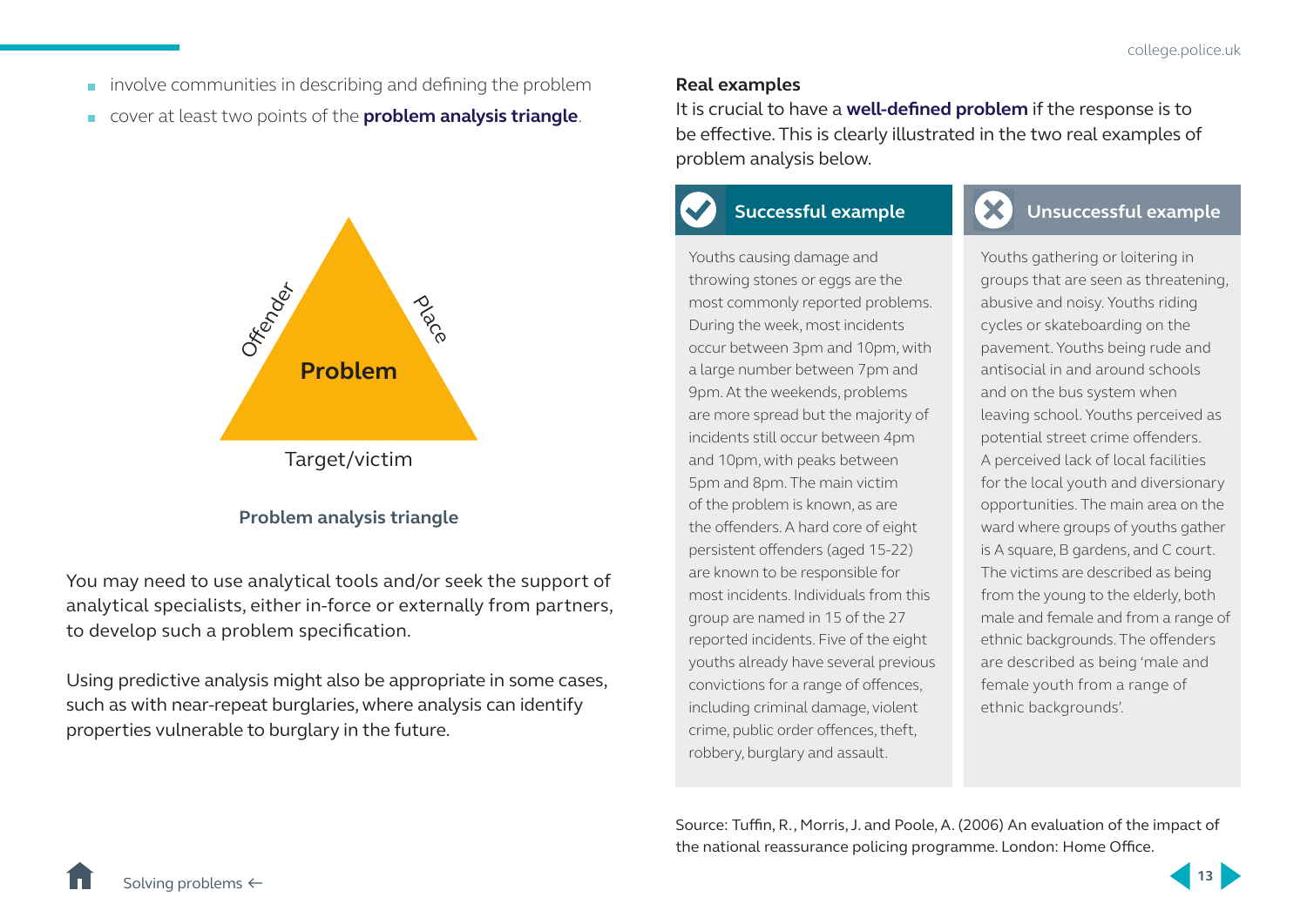- <span id="page-15-0"></span>**The problem in the successful example** was tightly defined with:
	- multiple sources of information
	- very specific about the 'who, what, why, where and when'.
- **The problem in the unsuccessful example** was less well-defined:
	- only used police data
	- included very general descriptions.

### **Resources**

- ↗ **[College Authorised professional practice on problem profiles](https://www.app.college.police.uk/app-content/intelligence-management/intelligence-products/#problem-profile)**
- ↗ **[College Authorised professional practice on analysis](https://www.app.college.police.uk/app-content/intelligence-management/analysis/)**
- ↗ **[UCL Analysis briefs](http://www.ucl.ac.uk/jdibrief/analysis)**
- ↗ **[POP Center Crime analysis for problem-solvers in](http://www.popcenter.org/learning/60steps/)  [60 small steps](http://www.popcenter.org/learning/60steps/)**
- ↗ **[POP Center Identifying and defining problems](http://www.popcenter.org/tools/PDFs/Identifying_Defining_Policing_Problems.pdf)**
- ↗ **[POP Center Problem guides](http://www.popcenter.org/problems/)**
- ↗ **[POP Center Researching a problem](http://www.popcenter.org/tools/pdfs/ResearchingProblem.pdf)**
- ↗ **[College A summary of models and software for prospective](https://polka.pnn.police.uk/en/Communities/Documents/?clubId=38&folder=Research/College+of+Policing+Research&file=150601_Predictive+policing+models+and+software_Summary+FINAL_PQ.pdf)  [crime mapping](https://polka.pnn.police.uk/en/Communities/Documents/?clubId=38&folder=Research/College+of+Policing+Research&file=150601_Predictive+policing+models+and+software_Summary+FINAL_PQ.pdf)**
- ↗ **[Home Office Effective practice for community safety](http://webarchive.nationalarchives.gov.uk/20130125093517tf_/http://www.homeoffice.gov.uk/crime/partnerships/effective-practice1/)  [practitioners \[archived site\]](http://webarchive.nationalarchives.gov.uk/20130125093517tf_/http://www.homeoffice.gov.uk/crime/partnerships/effective-practice1/)**

### **Response**

### **Linking responses to problems**

Problem-solving has previously suffered from responses not being:

- $\blacksquare$  targeted
- well-tailored
- focused on the causes of the problem.

Your decision on what actions to take to deal with a problem should be informed by the **[problem specification](http://www.popcenter.org/tools/PDFs/Identifying_Defining_Policing_Problems.pdf)**. This is more likely to result in a successful outcome.

### **Ownership of responses**

The police do not own all of the possible solutions to local problems, so you may need to work with communities and other partners to identify who is best to respond and how. Some of these partners will have a statutory duty to prevent crime and antisocial behaviour under **[section 17](https://www.legislation.gov.uk/ukpga/1998/37/section/17)** of the Crime and Disorder Act 1998.

Some problems will require a police response, but examples where they might not include:



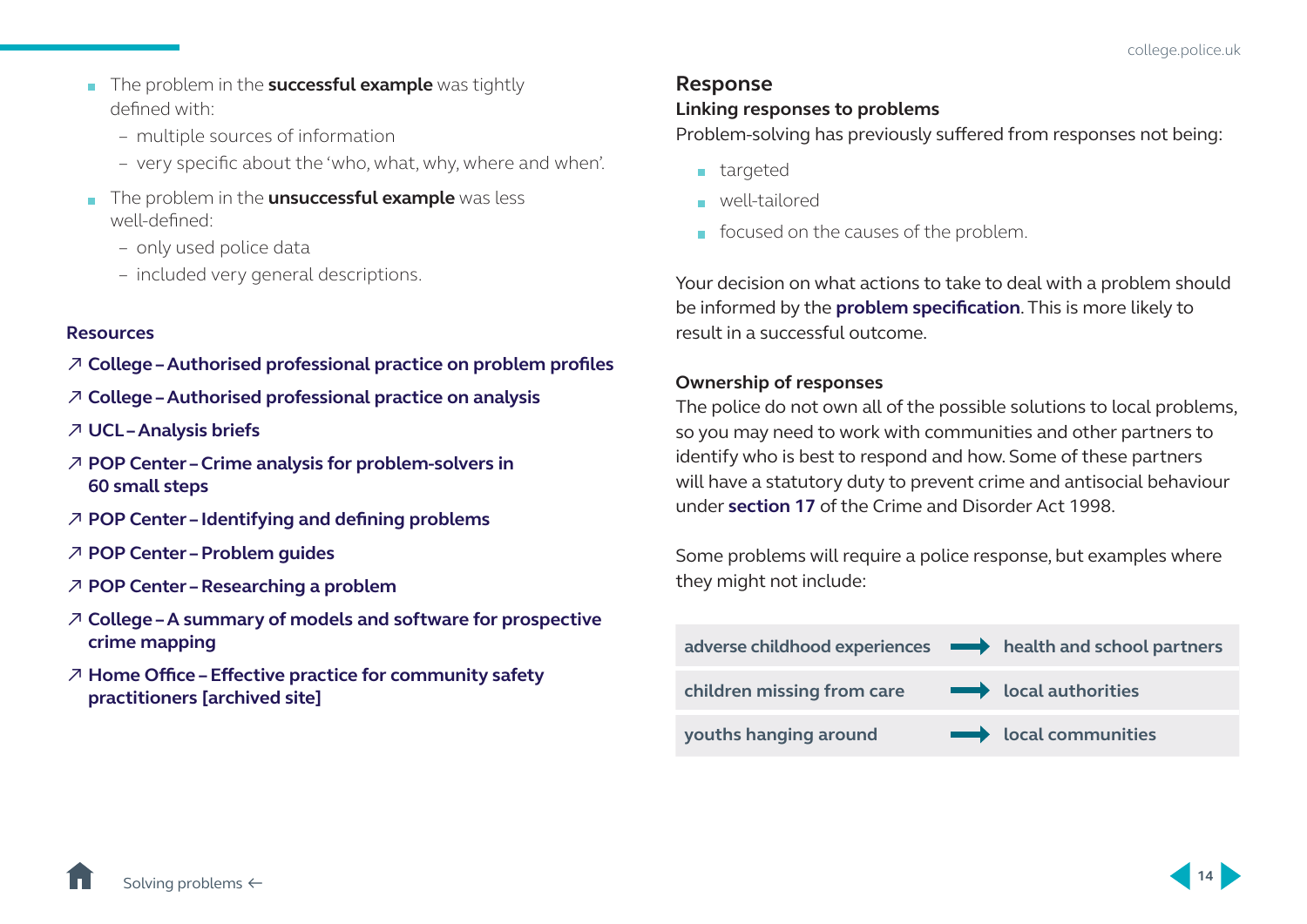### **Prevention**

You have a range of powers to address crime and antisocial behaviours, including those in the **[Anti-Social Behaviour, Crime and](http://www.legislation.gov.uk/ukpga/2014/12/contents)  [Policing Act 2014](http://www.legislation.gov.uk/ukpga/2014/12/contents)**. Using such powers can:

- offer a pragmatic and quick response in some cases (for example, **[disrupting organised crime groups](http://whatworks.college.police.uk/Research/Pages/Menu_of_Tactics.aspx)**)
- send a message to local communities that you are 'getting a grip' of a problem, which may motivate them to get involved
- **be effective when targeted along with support to** high-risk offenders.

Police powers are unlikely to provide a long term solution on their own because they:

- seldom get to the root cause of a problem
- can lead to concerns being raised about the fairness of police action.

Where possible, you should consider other, more preventative responses. These might include:

- **[situational crime prevention](http://www.popcenter.org/about/?p=situational)**
- **[early interventions](http://www.eif.org.uk/early-intervention-a-guide-for-frontline-police-officers-and-pcsos-3/)** with young people and families at risk (for example, the **[Troubled Families Programme](http://www.eif.org.uk/publication/functional-map-troubled-families-practitioners/)**)
- **providing targeted support, at a right moment, when someone** is in contact with you and open to influence (such as a public health intervention).

These approaches may require multiple activities, each focusing on different points of the **[problem analysis triangle](http://www.popcenter.org/about/?p=triangle)**.

Some **[police responses](http://www.popcenter.org/tools/pdfs/implementing_responses.pdf)** will also need the direct involvement and support of communities to be effective (for example, tackling serious youth violence). Responses – particularly those focused on prevention – can take time to work, so be patient and give yourself a reasonable follow-up period before assessing what the effect has been.

#### **Innovation**

By using the problem definition to inform your response to a problem, you will be taking an evidence-based approach. There may also be value in seeing how others have **[responded](http://whatworks.college.police.uk/toolkit/Pages/Toolkit.aspx)  [to similar problems](http://whatworks.college.police.uk/toolkit/Pages/Toolkit.aspx)** in the past. Doing so could help you identify promising practice or activities that have caused more harm than good.

Responses that have been effective before may not have the same outcome in a different situation, however. You will need to innovate by thinking about whether and how they might work for your particular problem:

- Does the response need to be tailored?
- What resources do I need to implement the response properly?
- Might a different response be better?

#### **Resources**

- ↗ **[College Crime reduction toolkit](http://whatworks.college.police.uk/toolkit/Pages/Toolkit.aspx)**
- ↗ **[GMU Evidence-based policing matrix](http://cebcp.org/evidence-based-policing/the-matrix/)**

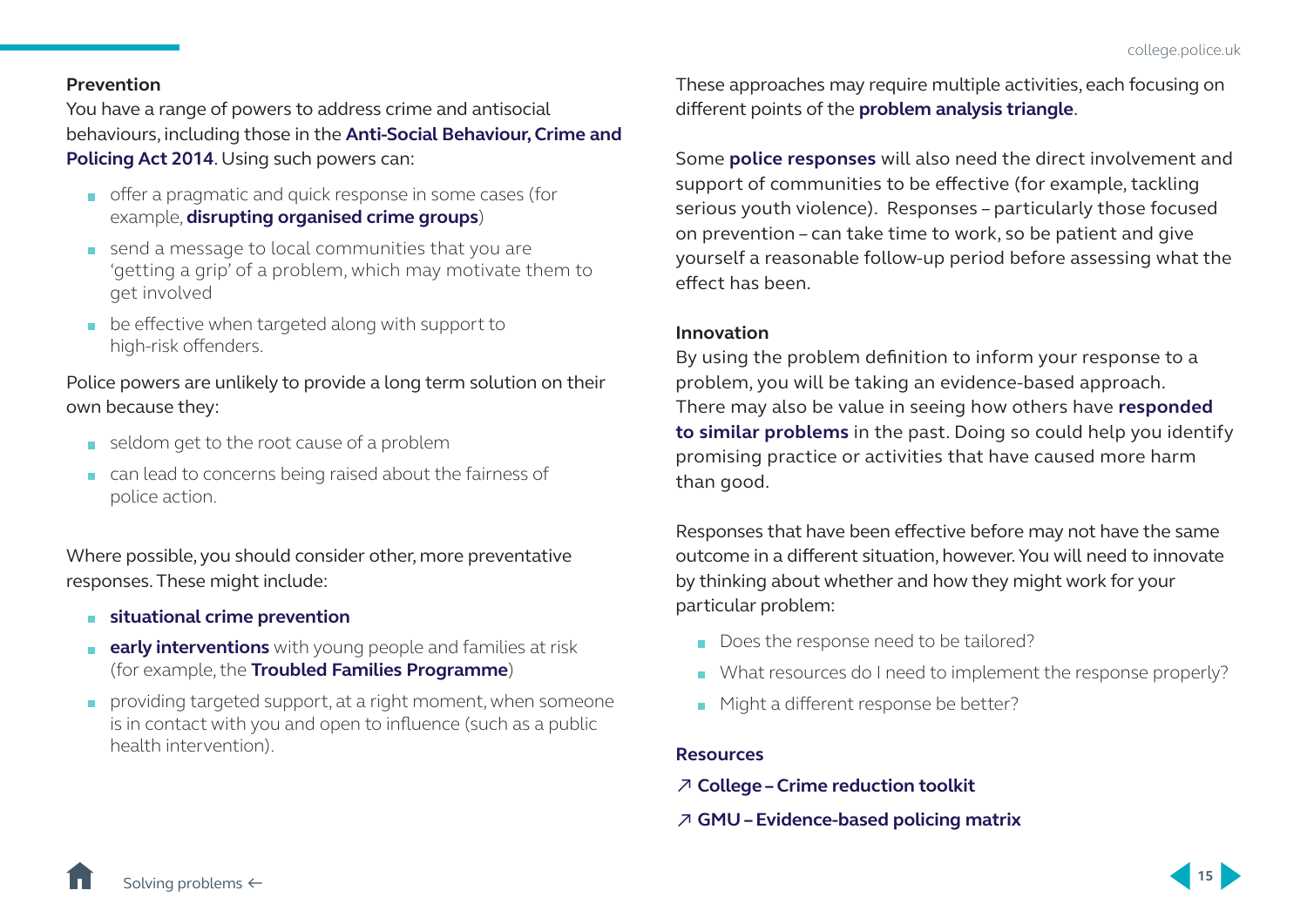### <span id="page-17-0"></span>↗ **[UCL – Crime briefs](http://www.ucl.ac.uk/jdibrief/crime)**

- ↗ **[POP Center Response guides](http://www.popcenter.org/responses/)**
- ↗ **[Police Now Impact library](https://www.policenow.org.uk/impact-library/)**
- ↗ **[POP Center 25 techniques of situational prevention](http://www.popcenter.org/25techniques/)**
- ↗ **[POP Center Situational crime prevention evaluation database](http://www.popcenter.org/library/scp/)**
- ↗ **[POP Center Tilley problem-solving award winners](http://www.popcenter.org/library/awards/tilley/)**
- ↗ **[POP Center Goldstein problem-solving award winners](http://www.popcenter.org/library/awards/goldstein/)**
- ↗ **[POP Center Implementing responses to problems](http://www.popcenter.org/tools/pdfs/implementing_responses.pdf)**
- ↗ **[College Disrupting serious and organised criminals:](http://whatworks.college.police.uk/Research/Pages/Menu_of_Tactics.aspx)  [Menu of tactics](http://whatworks.college.police.uk/Research/Pages/Menu_of_Tactics.aspx)**
- [↗](https://assets.publishing.service.gov.uk/government/uploads/system/uploads/attachment_data/file/679712/2017-12-13_ASB_Revised_Statutory_Guidance_V2.1_Final.pdf) **Home Office Anti-social behaviour powers: Statutory guidance for frontline professionals**
- [↗](https://www.gov.uk/government/publications/anti-social-behaviour-crime-and-policing-bill-anti-social-behaviour) **Home Office Information note and fact sheets on antisocial behaviour legislation**

### **Assessment**

One of the recognised weaknesses with how problem-solving has been implemented in forces is the lack of any evaluation of impact. Without this assessment:

- vou will not know whether your response has had its desired effect
- $\blacksquare$  resources could be wasted in the future on implementing ineffective or harmful responses
- others may not be able to benefit from your experience.

### **A proportionate approach**

**[Assessments](http://www.popcenter.org/tools/pdfs/Assessing-Responses-To-Problems.pdf)** do not need to be expensive or complicated, and should be proportionate to the nature of the problem/response:

- **Evaluations may be more appropriate for responses or** tactics that:
	- are expensive
	- target high-harm problems
	- are riskier in terms of likely impact
	- have a weak evidence base.

 Ideally, and as a minimum, outcomes (for example, crime) should be compared:

- before and after the response was implemented
- in the community/area that received the response and in a similar community/area that did not.

An assessment of **[costs and benefits](http://whatworks.college.police.uk/Research/Pages/Cost_Benefit_Tool.aspx)** would be an advantage and help with developing business cases.

The support of analytical specialists to plan and carry out this level of assessment is likely to be required.

- **Light-touch assessments may be more appropriate for** responses or tactics that:
	- deal with relatively small-scale and low-harm problems
	- low-risk in terms of their likely impact
	- well-evidenced elsewhere.

These may simply involve you checking a problem has been resolved to a community's satisfaction and that there are no ongoing concerns.

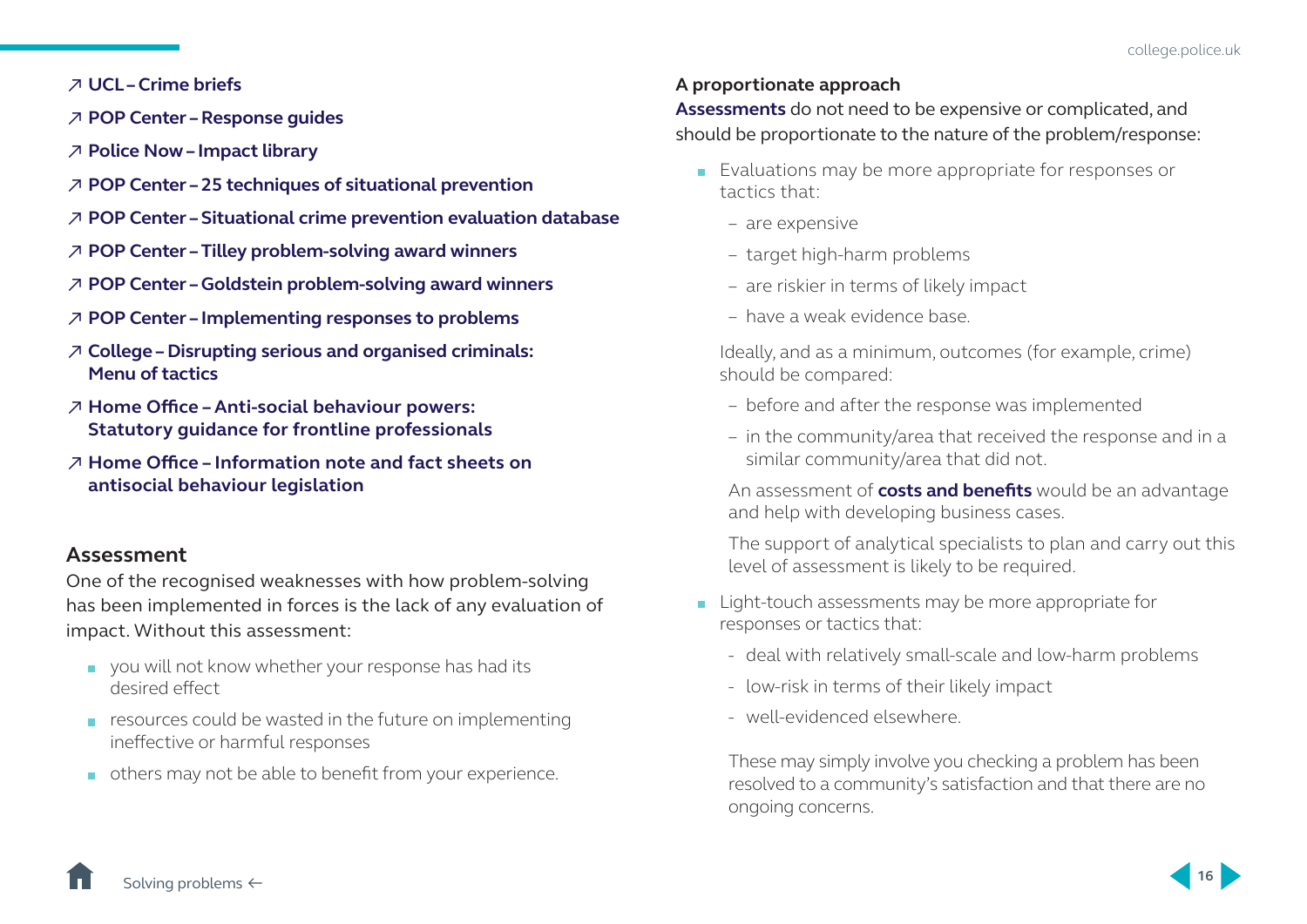You should also ask whether anything else could have made a difference when you used the response or tactic. If the answer is 'no', you can be more confident in your results.

| <b>Evaluation example</b>                                                                                           | Light-touch assessment example                                           |
|---------------------------------------------------------------------------------------------------------------------|--------------------------------------------------------------------------|
| Problem                                                                                                             |                                                                          |
| Increase in burglary dwelling                                                                                       | Public concerns about fly tipping                                        |
| <b>Response</b>                                                                                                     |                                                                          |
| Increase in police patrols<br>and cocooning                                                                         | Referral to local authority and<br>community clear-up day                |
| Assessment                                                                                                          |                                                                          |
| Comparing crime rates before<br>and after the response, relative<br>to a similar place without the<br>same response | Gathering feedback through<br>community engagement after<br>the response |

#### **Resources**

- ↗ **[POP Center Assessing responses to problems: Did it work?](http://www.popcenter.org/tools/pdfs/Assessing-Responses-To-Problems.pdf)**
- ↗ **[EIF Evaluating early intervention at the local level](http://www.eif.org.uk/evaluating-early-intervention-at-the-local-level/)**
- ↗ **[EIF Evaluating early intervention: Six common pitfalls and](http://www.eif.org.uk/publication/evaluating-early-intervention-programmes-six-common-pitfalls-and-how-to-avoid-them/)  [how to avoid them](http://www.eif.org.uk/publication/evaluating-early-intervention-programmes-six-common-pitfalls-and-how-to-avoid-them/)**
- ↗ **[College Research surgeries](http://whatworks.college.police.uk/Support/Pages/Research-Surgeries.aspx)**
- ↗ **[College Research guidance](http://whatworks.college.police.uk/Support/Pages/Research-guidance.aspx)**
- ↗ **[College Cost benefit tool](http://whatworks.college.police.uk/Research/Pages/Cost_Benefit_Tool.aspx)**

[Solving problems](#page-10-0) ←

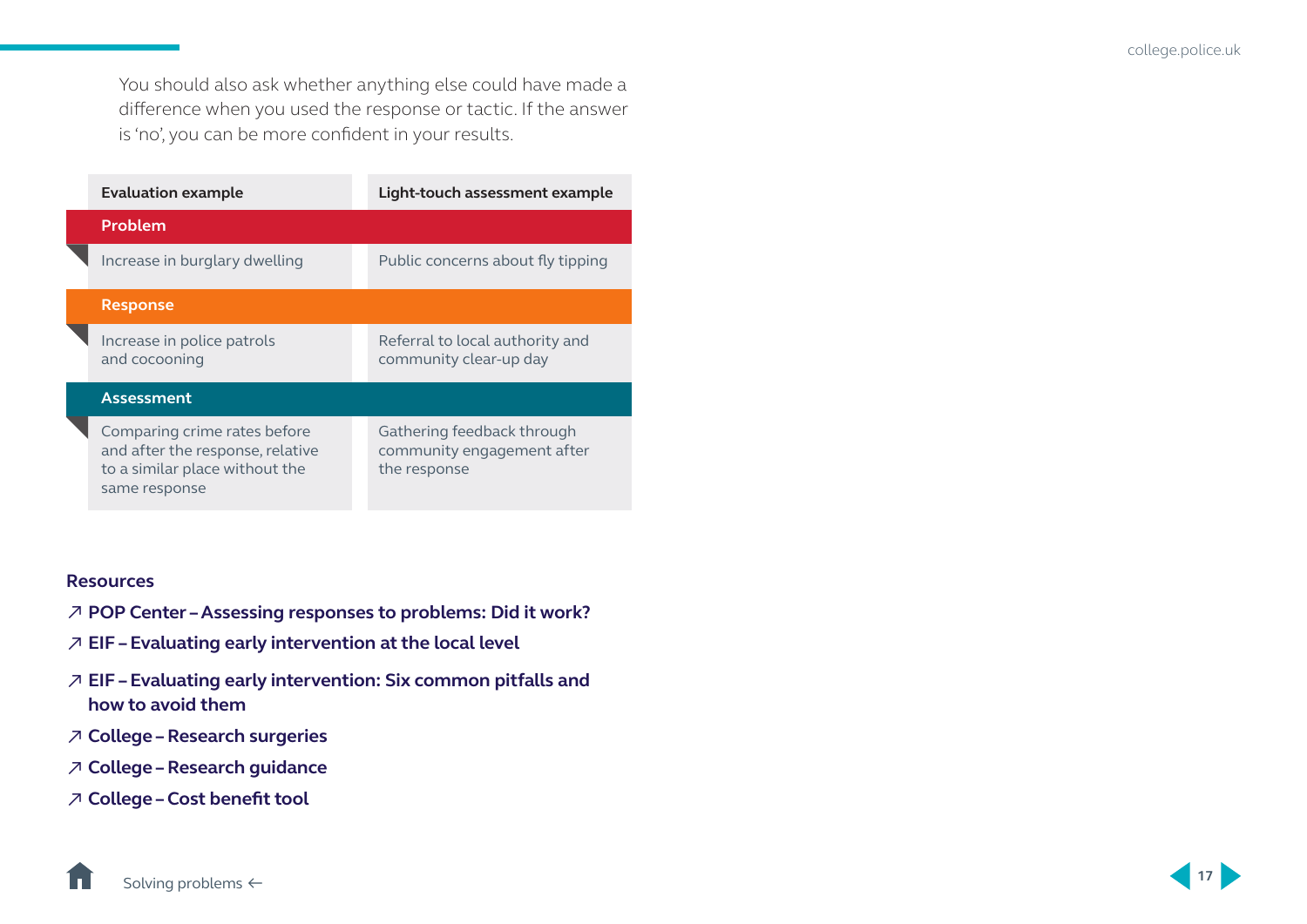[college.police.uk](http://www.college.police.uk/Pages/Home.aspx)

## <span id="page-19-0"></span>Guideline 3: **Targeting activity**

Select a link for information, practical advice and resources on targeting activity.

| <b>Practical advice</b>            | -19      |
|------------------------------------|----------|
| <b>Targeting people and places</b> | $>$   19 |
| <b>Prevention</b>                  | > 20     |

### **Evidence-base**

ſ.

Empirical evidence: **good** | moderate | limited

Practitioner evidence: **available**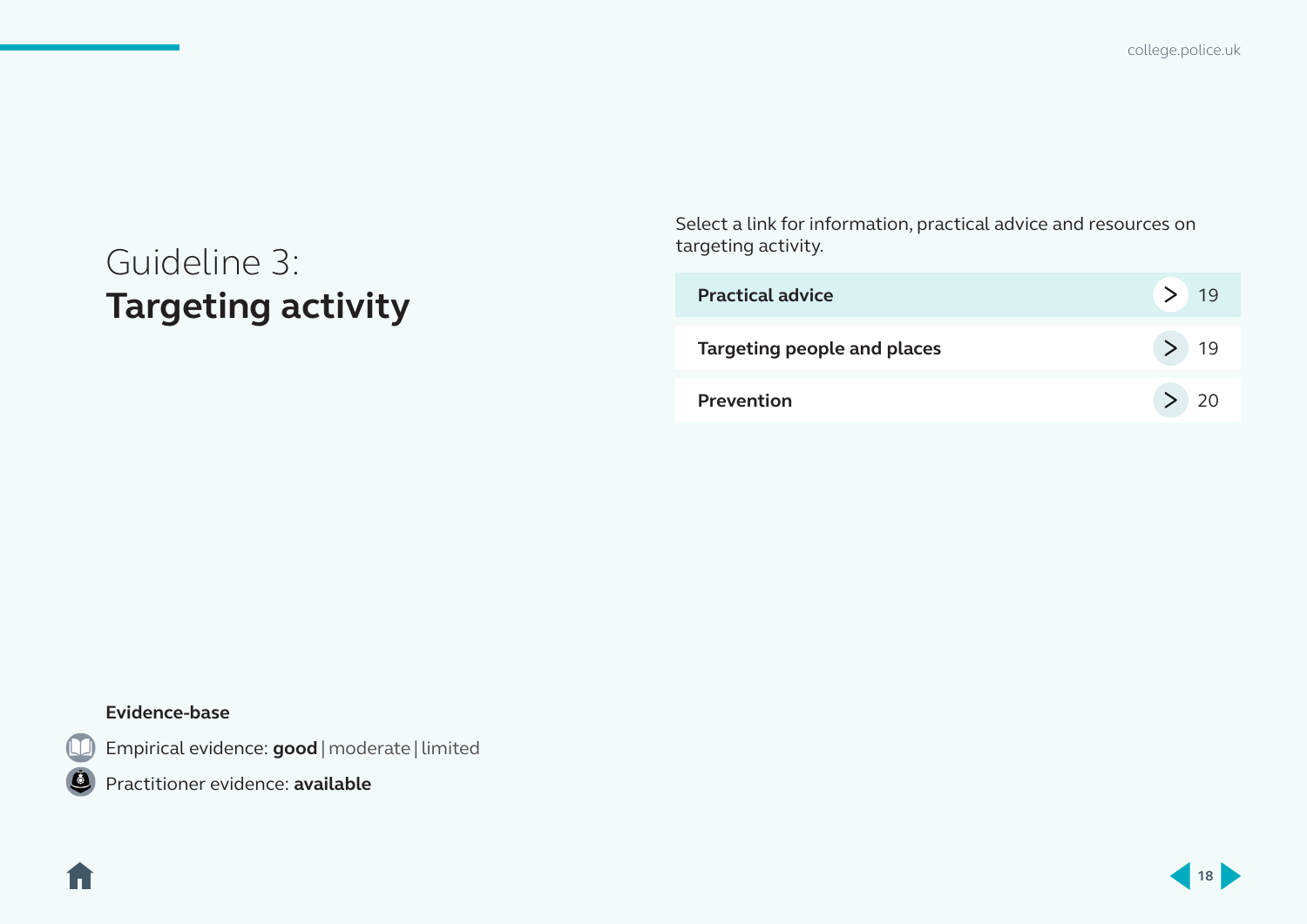### <span id="page-20-0"></span>Practical advice: Targeting activity

### **Targeting people and places**

There is strong evidence that the police can reduce demand by **[targeting the people and places](http://whatworks.college.police.uk/Research/overview/Documents/People_and_places_how_resources_can_be_targeted.doc)** who are most at risk.

Crime, antisocial behaviour and related harms are often highly concentrated. Their distribution could help you to identify those communities, groups and individuals with the greatest needs:

- **Places** Crime and calls for service which vary in their harm levels – are generally higher in city centres and other industrial and commercial locations as well as in areas of high social deprivation. Incidents also tend to cluster in geographic hot spots. These tend to be fairly small 'micro' places, like individual addresses and street corners, and can suffer from chronic problems over many years.
- **Victims** Some people are more vulnerable to being victims than others. There is also likely to be a small number of chronic repeat victims because the risk of victimisation increases with every repeat experience. This concentration of risk may be even higher for victims of antisocial behaviour.

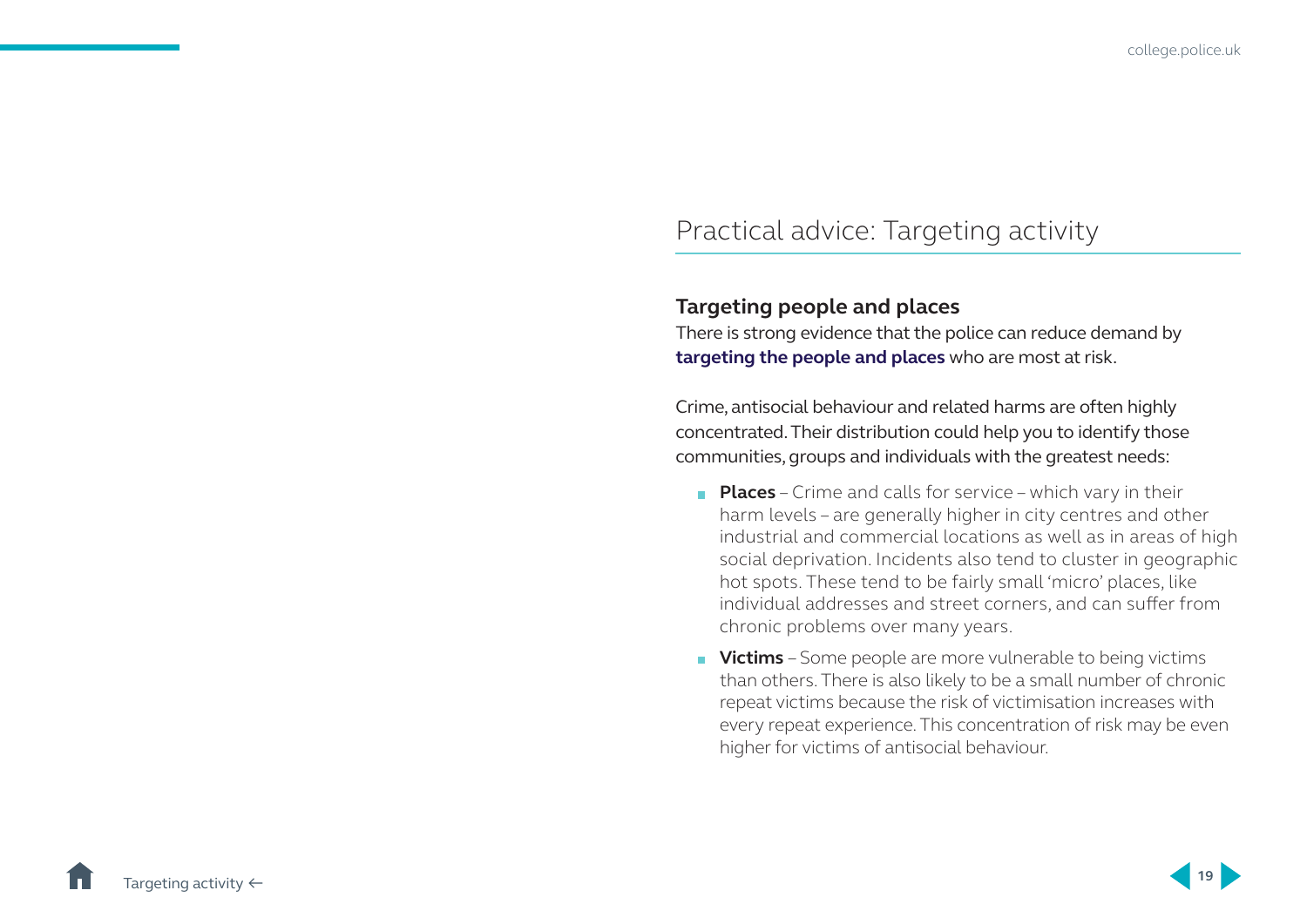- <span id="page-21-0"></span>**Cffenders** – While most offenders commit only one or two fairly minor offences, estimates suggest 10 per cent of active offenders commit around 50 per cent of all crime. Targeted enforcement may deliver some short term results but is likely to be more effective alongside targeted support that offers prolific offenders a way out of crime. Hot spots policing that targets places and offenders at the same time is less likely to be counterproductive (ie, increase crime) than simply targeting offenders for enforcement.
- **Public perceptions** These tend to be fairly stable but can respond to changes in the local area and police actions. Some people will feel **[much less safe or have lower](http://whatworks.college.police.uk/Research/Documents/Fair_cop_Full_Report.pdf)  [confidence](http://whatworks.college.police.uk/Research/Documents/Fair_cop_Full_Report.pdf)** in the police than others. Particular crimes also have a disproportionate influence on people's feelings of safety, though these will vary by area.

You may need the support of analytical specialists to access the latest information on the distribution of crime, antisocial behaviour and harm to ensure your knowledge of the local area is up to date.

#### **Resources**

- ↗ **[College What works briefing: People and place how resources](http://whatworks.college.police.uk/Research/overview/Documents/People_and_places_how_resources_can_be_targeted.doc)  [can be targeted](http://whatworks.college.police.uk/Research/overview/Documents/People_and_places_how_resources_can_be_targeted.doc)**
- ↗ **[College What works briefing: Targeted approaches to crime](http://whatworks.college.police.uk/Research/overview/Documents/Targeted_approaches_to_crime_and_disorder_reduction.doc)  [and disorder reduction](http://whatworks.college.police.uk/Research/overview/Documents/Targeted_approaches_to_crime_and_disorder_reduction.doc)**

### **Prevention**

### **Potential value**

By identifying the people and places at risk of harm in the future and **[intervening early](http://www.eif.org.uk/early-intervention-a-guide-for-frontline-police-officers-and-pcsos-3/)**, it should be possible for you and your

### partners to:

- prevent problems escalating
- $\blacksquare$  reduce demand in the longer term.

There is good evidence about what you can do to prevent chronic problems in particular places, like **[hot spots policing](http://whatworks.college.police.uk/Research/Briefings/Documents/What%20works%20Hotspots%20final%20version%20Sep%202013.pdf)** and **[tactics](https://www.bra.se/bra-in-english/home/publications/archive/publications/2012-06-11-preventing-repeat-victimization.html)  [designed to reduce repeat victimisation](https://www.bra.se/bra-in-english/home/publications/archive/publications/2012-06-11-preventing-repeat-victimization.html)**. Less is known about what police activities are effective at reducing the risks faced by individual people and families in the longer term. The evidence on **[how to improve outcomes for children and young people](http://guidebook.eif.org.uk/)** focuses on schooling and parenting interventions, which underlines the importance of you working with partners and communities.

### **Thinking about long-term prevention**

When planning activities aimed at long-term prevention, it is important for you to consider:

- what risk factors increase the chances of a person or place coming to harm
- what protective factors have the opposite effect
- the predictive accuracy of risk assessments because of the potential for them to wrongly identify people and places as being at risk (or not)
- **how interventions might go about reducing (or inadvertently** increasing) the risk
- who is best placed to deliver those interventions (ie, police, partners or communities).

These considerations may provide a clearer justification for targeting interventions and might improve their chances of success.

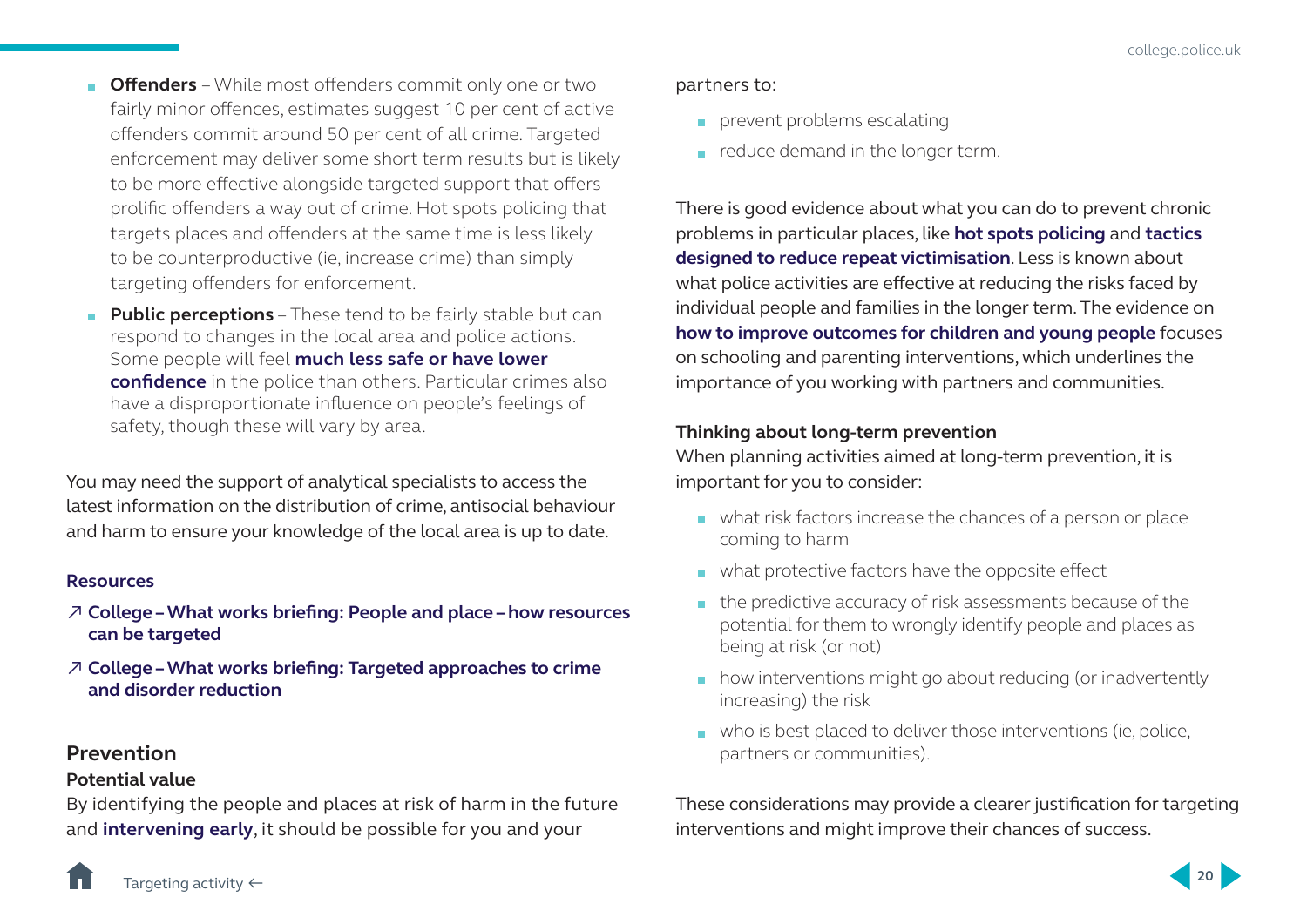| <b>Example risk factor</b>                                                                                     | <b>Example protective factor</b>                                                                                    |
|----------------------------------------------------------------------------------------------------------------|---------------------------------------------------------------------------------------------------------------------|
| <b>Level</b>                                                                                                   |                                                                                                                     |
| Individual person                                                                                              | Neighbourhood                                                                                                       |
| <b>Factor</b>                                                                                                  |                                                                                                                     |
| Multiple <b>ACEs</b> (adverse<br>childhood experiences)                                                        | Collective efficacy                                                                                                 |
| <b>Illustration</b>                                                                                            |                                                                                                                     |
| Abuse, parental separation and<br>exposure to drug use                                                         | People sharing similar values,<br>trusting one another and<br>feeling able to take action<br>against local problems |
| Outcomes                                                                                                       |                                                                                                                     |
| Increased risk of social harm<br>(for example, hard drugs,<br>imprisonment, experience and<br>use of violence) | Reduced risk of crime,<br>regardless of levels of<br>social disadvantage                                            |
|                                                                                                                |                                                                                                                     |

### **Monitoring and evaluation**

You are strongly encouraged to evaluate your long-term prevention activities to help develop the evidence base and because well-intended interventions can sometimes cause harm. As a minimum, you should:

- have a clear explanation, for example in the form of a **[logic model](http://whatworks.college.police.uk/Research/Documents/LogicModel.pdf)**, for how an intervention seeks to reduce the risks to a person, family or place as well as what outcomes are expected and why
- **n** monitor these outcomes over time.

#### **Resources**

- ↗ **[College Crime reduction toolkit](http://whatworks.college.police.uk/toolkit/Pages/Toolkit.aspx)**
- ↗ **[College](http://www.college.police.uk/News/College-news/Pages/police_transformation_fund.aspx) How do you respond to the needs of vulnerable people?**
- ↗ **[EIF Early intervention: A guide for frontline police officers](http://www.eif.org.uk/early-intervention-a-guide-for-frontline-police-officers-and-pcsos-3/)  [and PCSOs](http://www.eif.org.uk/early-intervention-a-guide-for-frontline-police-officers-and-pcsos-3/)**
- ↗ **[EIF The police role in early interventions](http://www.eif.org.uk/our-work-with-the-police/)**
- ↗ **[Public Health Wales Adverse childhood experiences](http://www.wales.nhs.uk/sitesplus/888/page/88524)**
- ↗ **[Public Health Wales Adverse childhood experiences \[video\]](http://www.aces.me.uk/in-wales/)**
- ↗ **[YJB Youth justice resource hub](https://yjresourcehub.uk/)**
- ↗ **[Project Oracle Children and youth evidence hub](https://project-oracle.com/)**
- ↗ **[College What works briefing: Mentoring interventions to](http://whatworks.college.police.uk/Research/Briefings/Documents/What%20works%20Mentoring%20final%20version%20Aug%202013.pdf)  [affect juvenile delinquency and associated problems](http://whatworks.college.police.uk/Research/Briefings/Documents/What%20works%20Mentoring%20final%20version%20Aug%202013.pdf)**
- [↗](https://www.gov.uk/government/publications/the-code-of-practice-for-victims-of-crime) **Home Office Victims code of practice**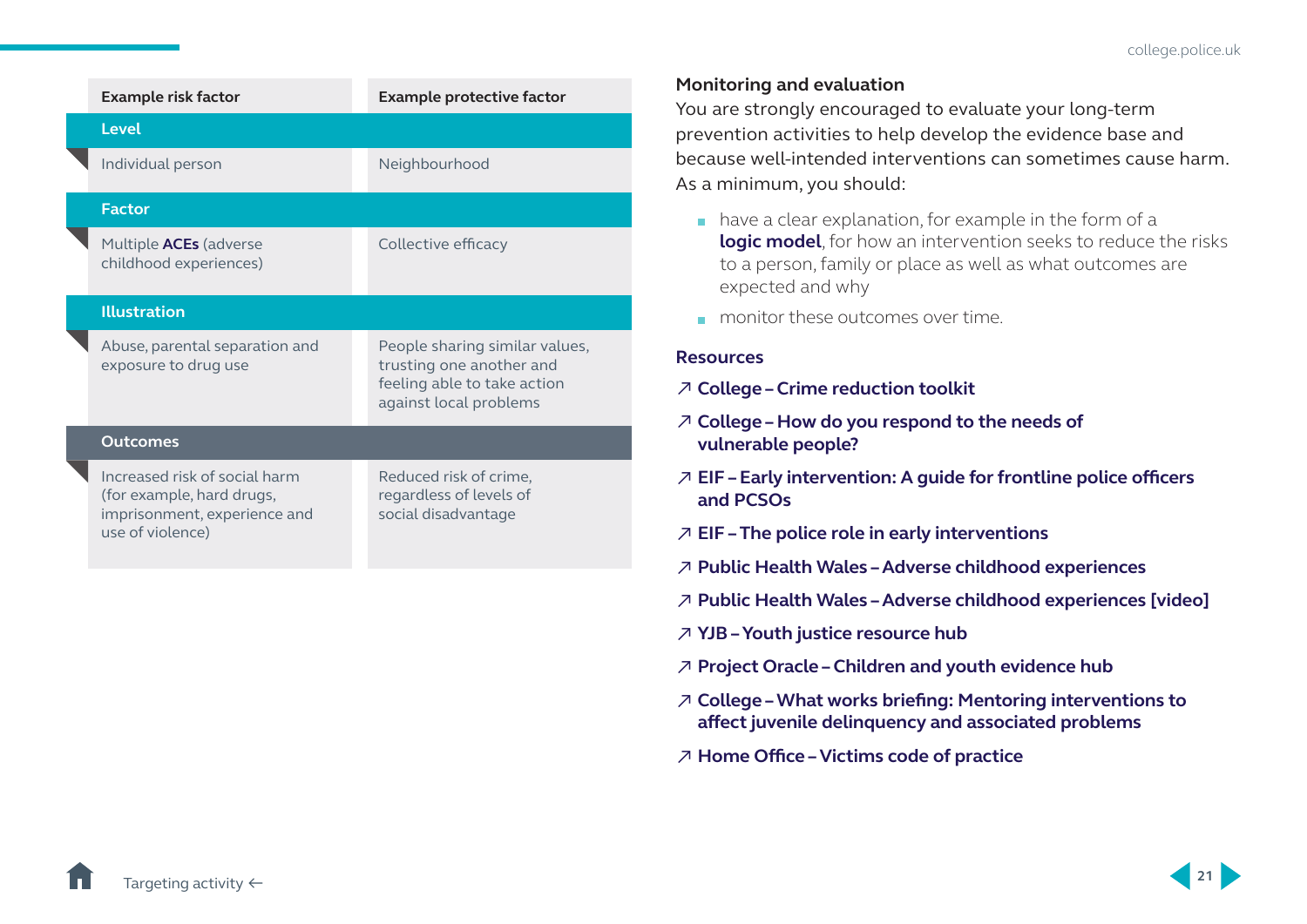[college.police.uk](http://www.college.police.uk/Pages/Home.aspx)

## <span id="page-23-0"></span>Guideline 4: **Promoting the right culture**

Select a link for information, practical advice and resources on promoting the right culture.

| <b>Practical advice</b>   | 23     |
|---------------------------|--------|
| <b>Procedural justice</b> | $>$ 23 |

### **Evidence-base**

Í T

Empirical evidence: **good** | moderate | limited

Practitioner evidence: **available**

**22**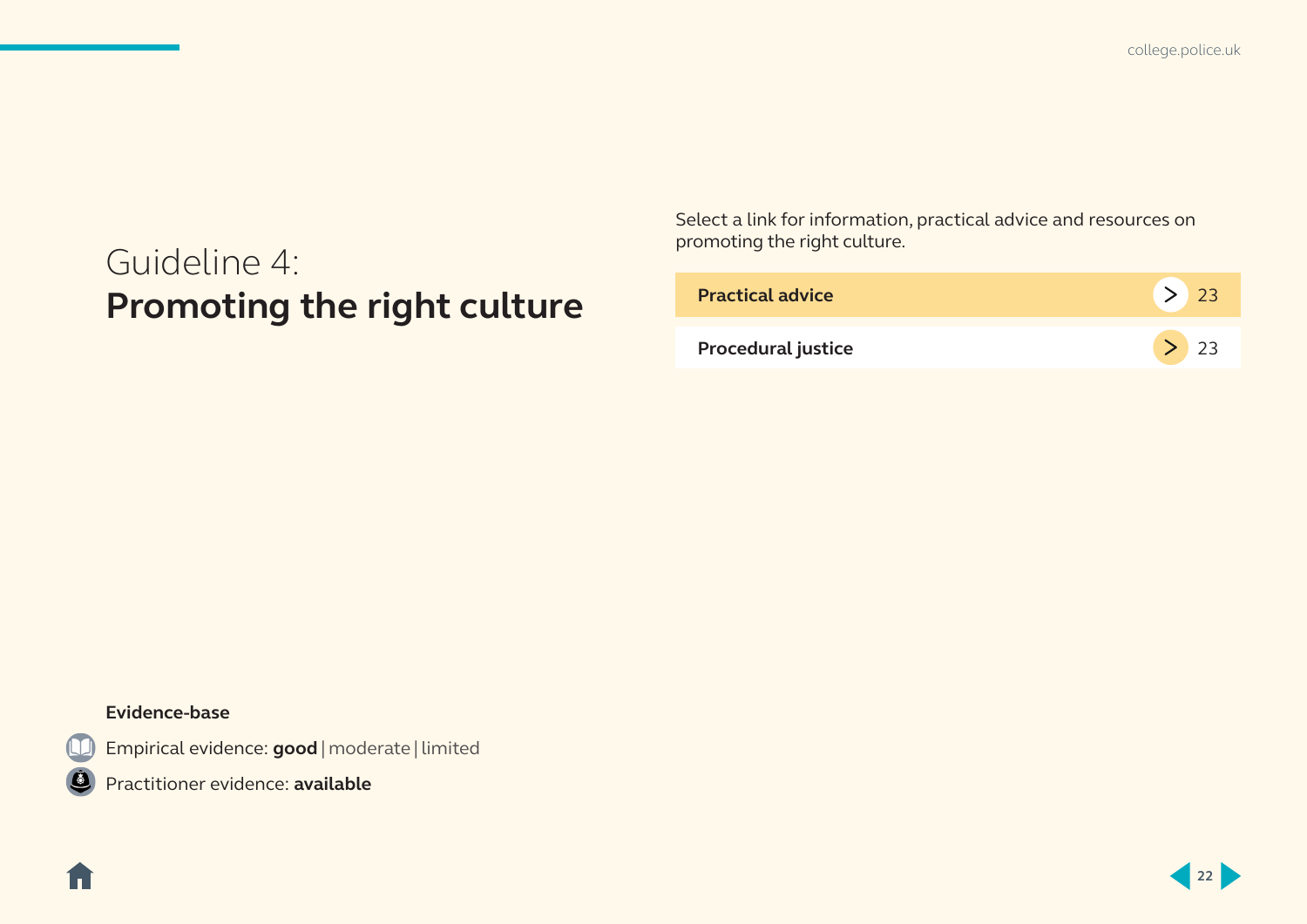### <span id="page-24-0"></span>Practical advice: Promoting the right culture

### **Procedural justice**

### **Policing by consent**

When people trust the police and think the **[police are legitimate](http://whatworks.college.police.uk/Research/Documents/Fair_cop_Full_Report.pdf)**, they are more likely to cooperate with them and not break the law. They are generally more willing to do things that will make your job easier, like:

- $\blacksquare$  report crime
- $\blacksquare$  tell the police about suspicious activity
- $\Box$  give information to the police
- take part in problem-solving activities
- **Follow your instructions.**

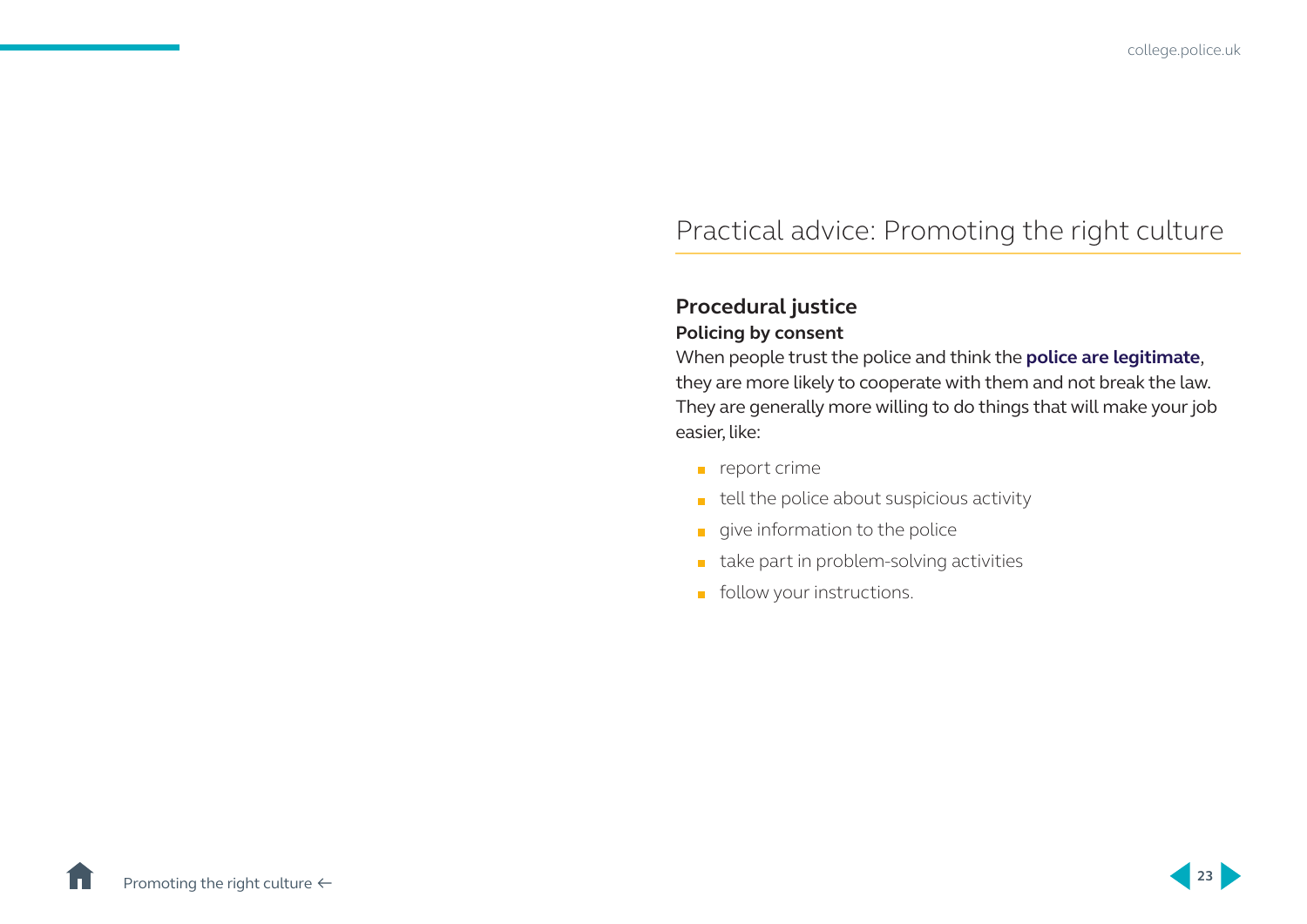

### **Procedural justice model**

break the law

### **Elements**

Public perceptions of procedural justice are particularly important when it comes to people seeing the police as legitimate. There are four elements to **[procedural justice](https://www.youtube.com/watch?v=i8OgypRCEqY)**, which are consistent with the **[Code of Ethics](http://www.college.police.uk/What-we-do/Ethics/Documents/Code_of_Ethics.pdf#search=code%20of%20ethics)**:

### **Every contact leaves a trace**

Contact that people perceive as unfair or disrespectful is particularly damaging to police legitimacy. It is more likely to be remembered and talked about than fair and respectful contact because it goes against people's expectations of the police. In the long term, unfair contact could make your work harder if it results in people disengaging from the police.

It follows that you may need to take steps to mitigate the effect of encounters that people feel are unfair, alongside efforts to build legitimacy through positive contact.

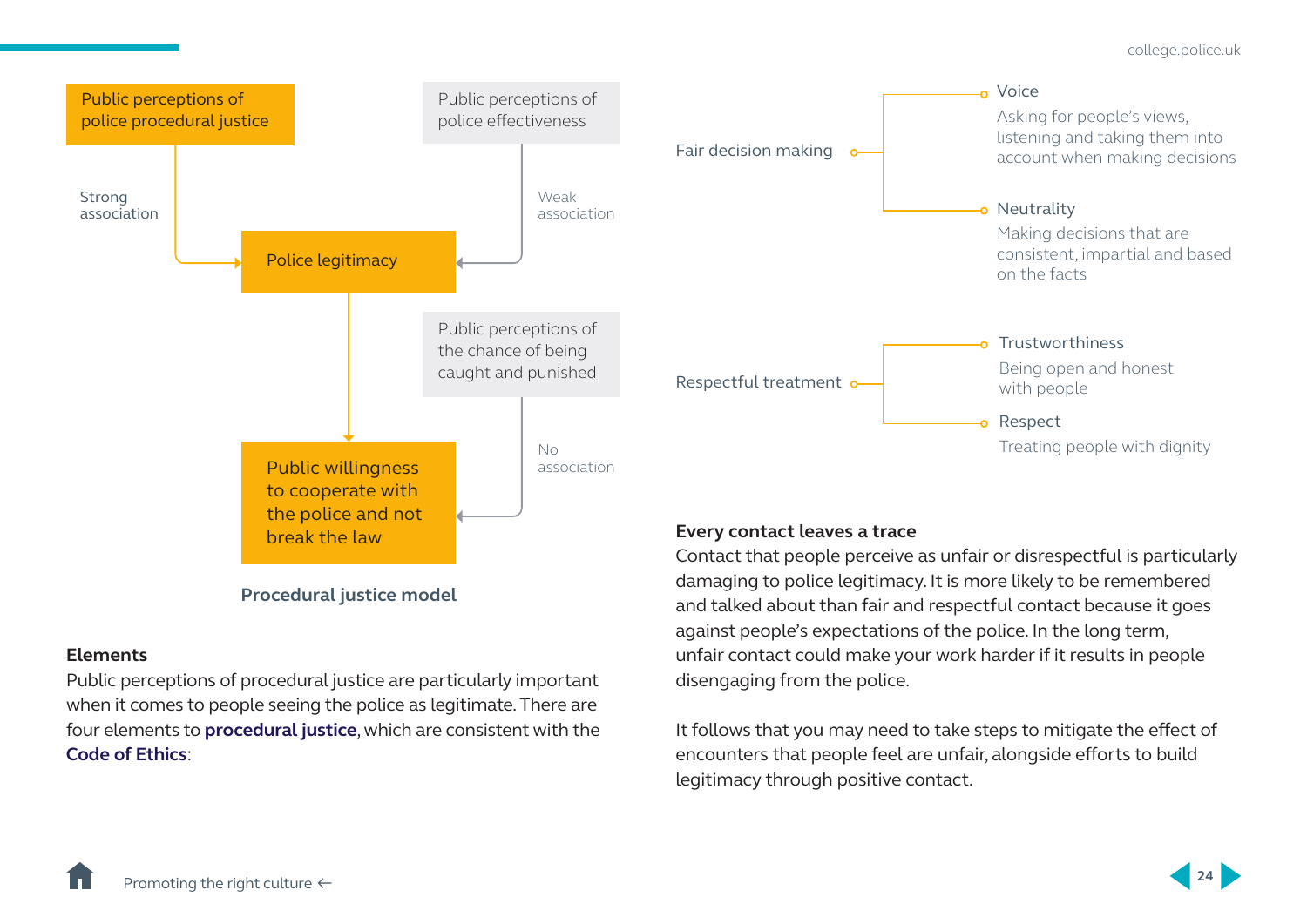### **Resources**

- ↗ **[Center for Court Innovation What is procedural justice? \[video\]](https://www.youtube.com/watch?v=i8OgypRCEqY)**
- ↗ **[College It's a fair cop? Legitimacy, public cooperation](http://whatworks.college.police.uk/Research/Documents/Fair_cop_Full_Report.pdf)  [and crime](http://whatworks.college.police.uk/Research/Documents/Fair_cop_Full_Report.pdf)**
- ↗ **[College Satisfaction and confidence: An overview](https://polka.pnn.police.uk/en/Communities/Documents/?clubId=38&folder=Research/What+Works+Guides&file=Satisfaction+and+Confidence+-+Evidence+Summary.ppt)**

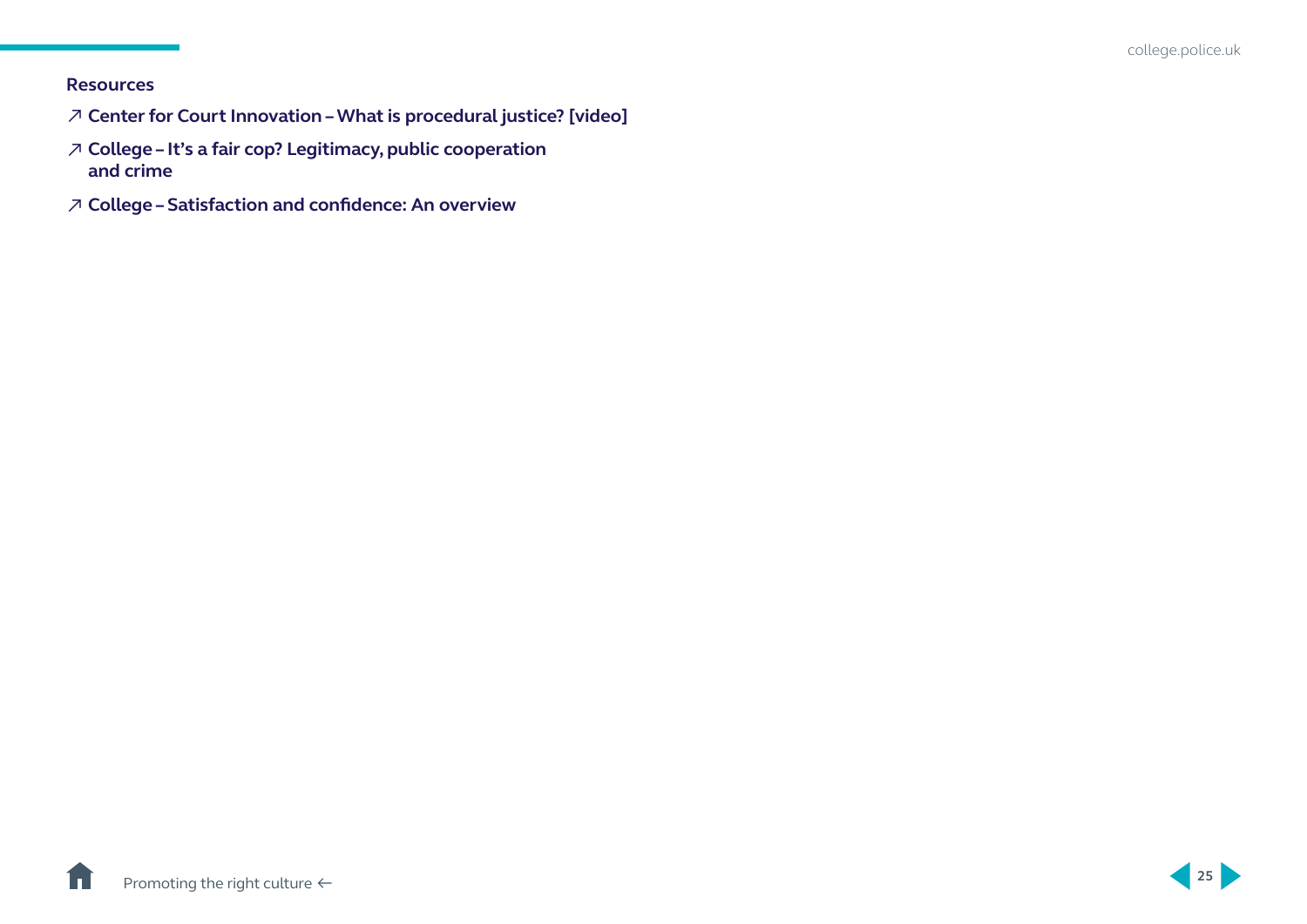[college.police.uk](http://www.college.police.uk/Pages/Home.aspx)

## <span id="page-27-0"></span>Guideline 5: **Building analytical capability**

Select a link for information, practical advice and resources on building analytical capability.

| <b>Practical advice</b>            | > 27      |
|------------------------------------|-----------|
| Analytical capacity and capability | $\geq$ 27 |
| <b>Thinking analytically</b>       | $>$ 28    |

### **Evidence-base**

Í T

Empirical evidence: **good** | moderate | limited

Practitioner evidence: **available**

**26**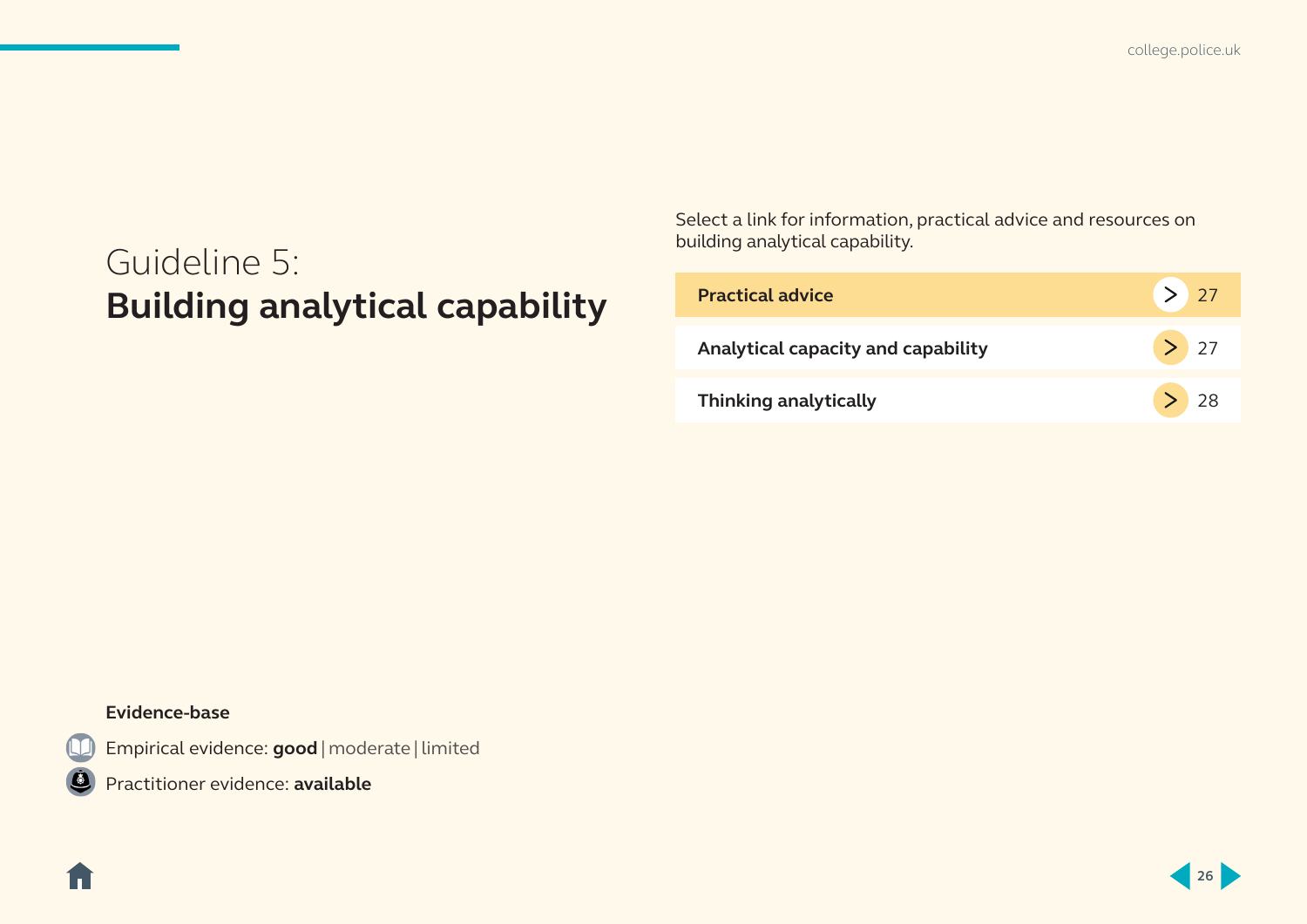### <span id="page-28-0"></span>Practical advice: Building analytical capability

### **Analytical capacity and capability**

Each stage of the problem-solving process requires some form of analysis to be carried out, such as:

- statistical analysis
- $\blacksquare$  hot spot mapping
- $n$  network analysis
- analysis of social media and **[big data](https://rusi.org/publication/occasional-papers/big-data-and-policing-assessment-law-enforcement-requirements)**.

You may feel you have the time and skills to carry out problem-solving analysis yourself. Helpful **s[tep-by-step tools](http://www.popcenter.org/learning/PAM/default.cfm)** are available, though some can be quite detailed.

#### **Resources**

- ↗ **[POP Center Crime analysis for problem-solvers in](http://www.popcenter.org/learning/60steps/)  [60 small steps](http://www.popcenter.org/learning/60steps/)**
- ↗ **[POP Center Problem analysis module](http://www.popcenter.org/learning/pam/)**

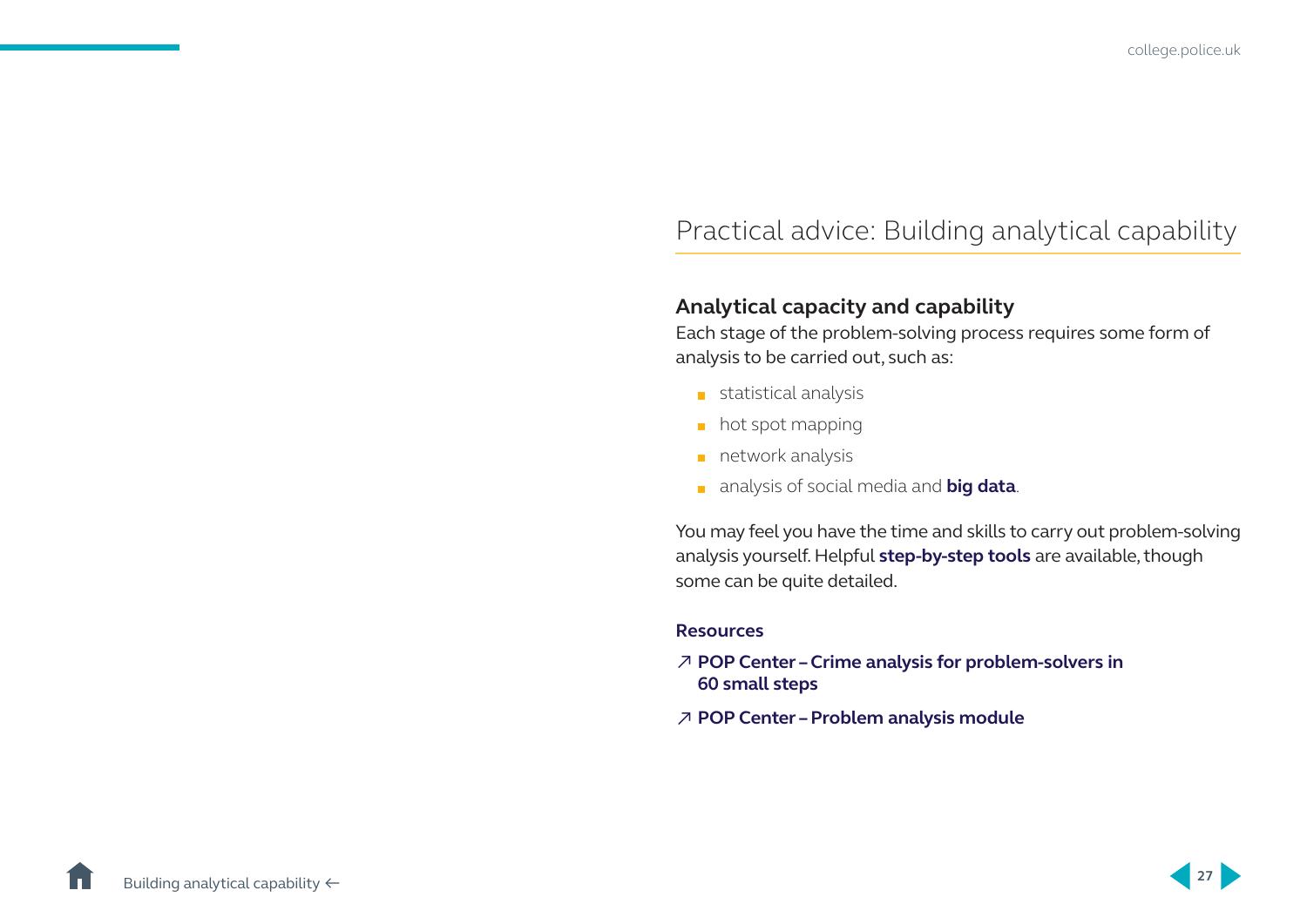### <span id="page-29-0"></span>**Thinking analytically**

It may help you get to grips with a problem and understand its root causes simply by thinking in a more analytical way. Example ways of approaching problems with an analytical mind-set include:

- challenging assumptions about:
	- established ways of working
	- the causes of problems
	- where the 'known' hot spots are
	- who the perpetrators are likely to be
- $\blacksquare$  developing and testing theories to explain why problems exist
- **finding out about the [evidence base](http://whatworks.college.police.uk/toolkit/Pages/Toolkit.aspx)**
- $\blacksquare$  taking the initiative to interrogate force systems and other data sources (for example, briefing tools, problem profiles and partnership data).

### **Resources**

### ↗ **[College – Authorised professional practice on analysis](https://www.app.college.police.uk/app-content/intelligence-management/analysis/)**



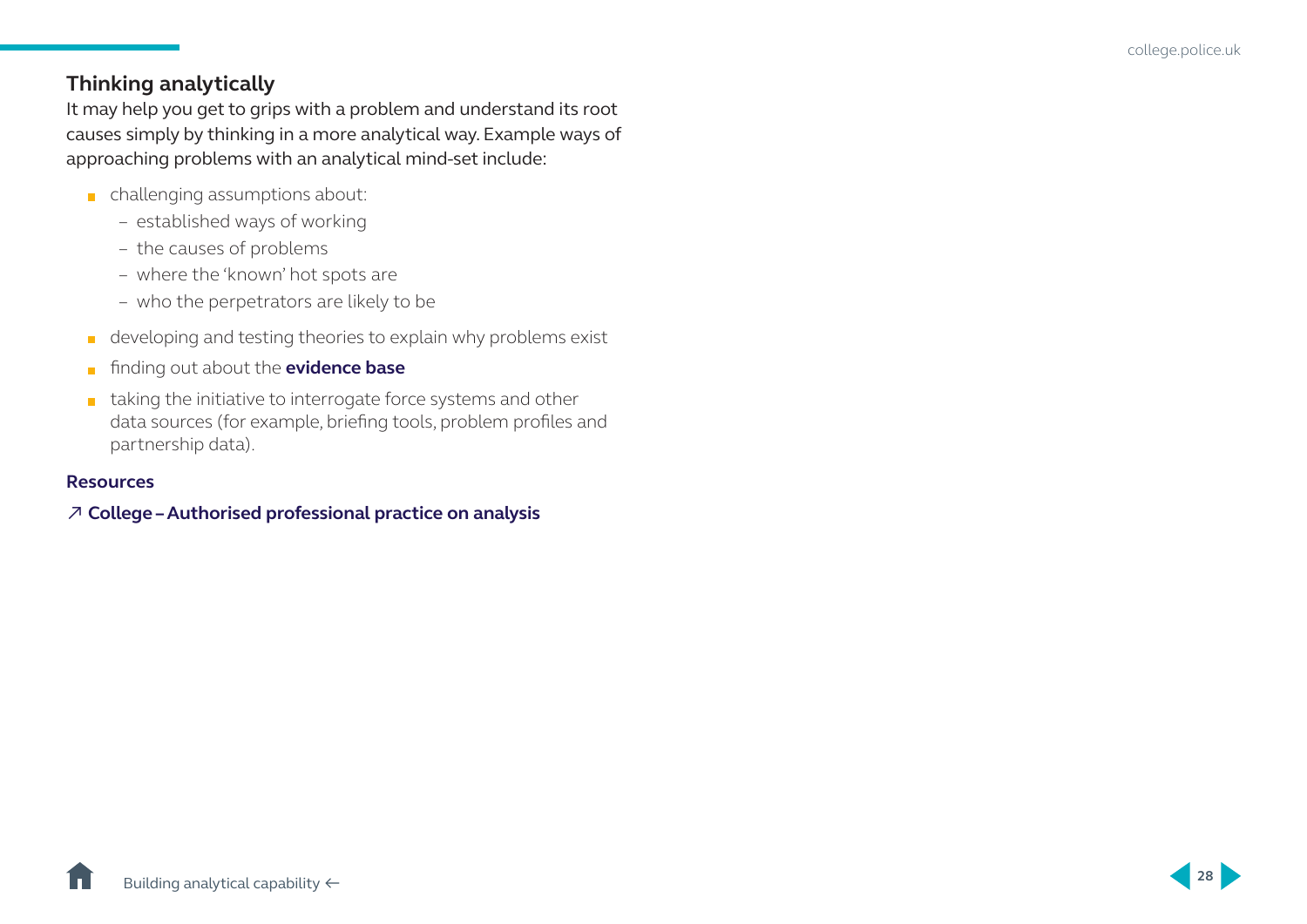[college.police.uk](http://www.college.police.uk/Pages/Home.aspx)

## <span id="page-30-0"></span>Guideline 6: **Developing officers, staff and volunteers**

Select a link for information, practical advice and resources on developing officers, staff and volunteers.

| <b>Practical advice</b> |  |
|-------------------------|--|
| Learning                |  |

### **Evidence-base**

1 -

Empirical evidence: good | **moderate** | limited

Practitioner evidence: **available**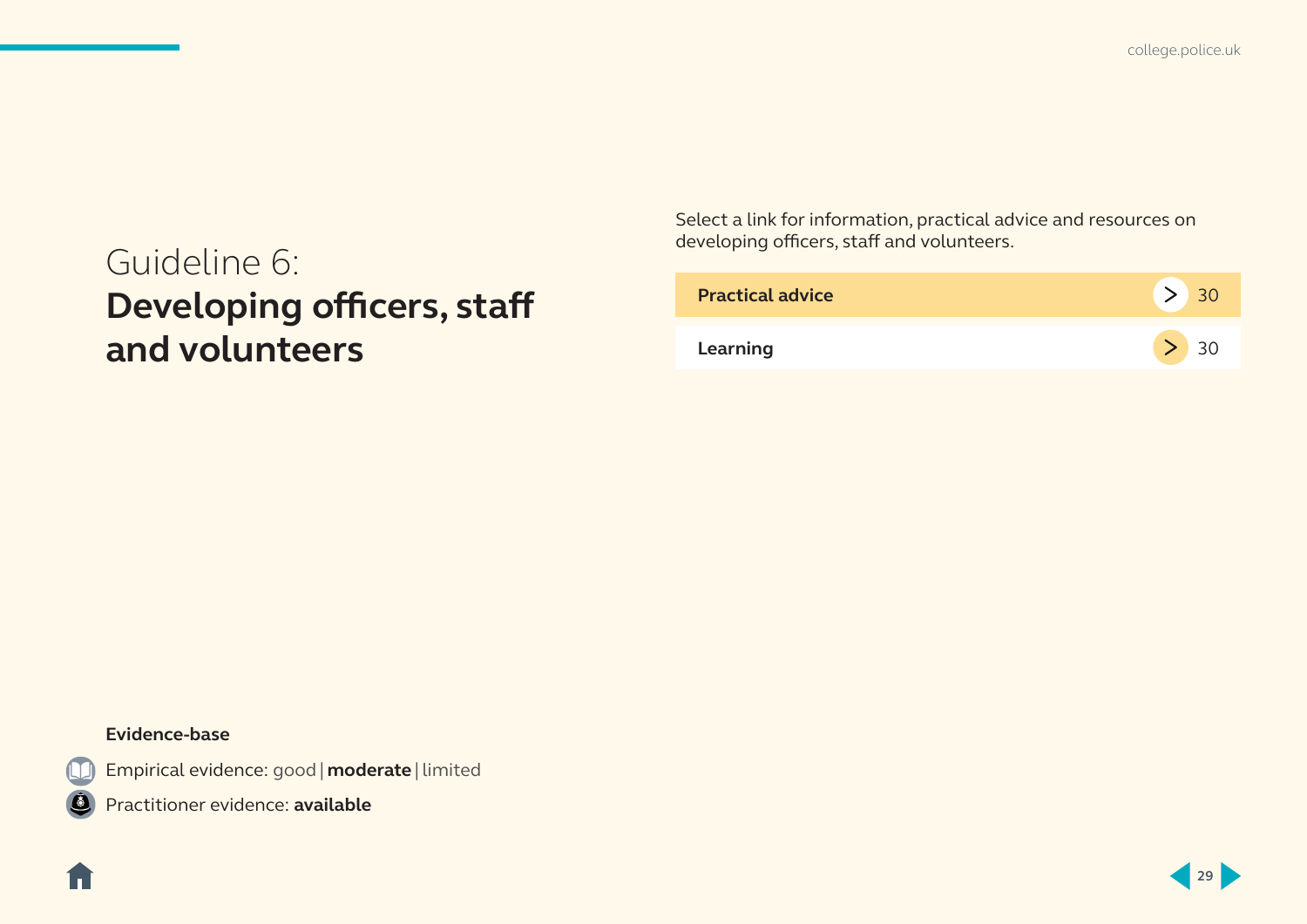### <span id="page-31-0"></span>Practical advice: Developing officers, staff and volunteers

### **Learning**

### **Classroom training**

Classroom training can help ensure you have the knowledge and skills you need to do your job and keep up to date with the latest developments

Training with partners may be appropriate, as it may help you to understand local partnership arrangements and develop networks and relationships.

### **Practice-based learning**

While traditional classroom training can improve knowledge, **[learning that is integrated](http://whatworks.college.police.uk/Research/Documents/What_Works_in_Training_and_Behaviour_change_REA.pdf)** into routine practice is more likely to change behaviour. Community engagement and problem-solving may be particularly suited to this style of learning if you are able to apply your knowledge on the job and learn from your experiences.

In addition to formal learning, you will also need to develop your own knowledge of your local area. You should also think about your **[learning needs](http://www.college.police.uk/What-we-do/Development/professional-development-programme/Pages/CPD_how_-_a_toolkit.aspx)** by assessing your own knowledge and skill levels and the demands of the job.

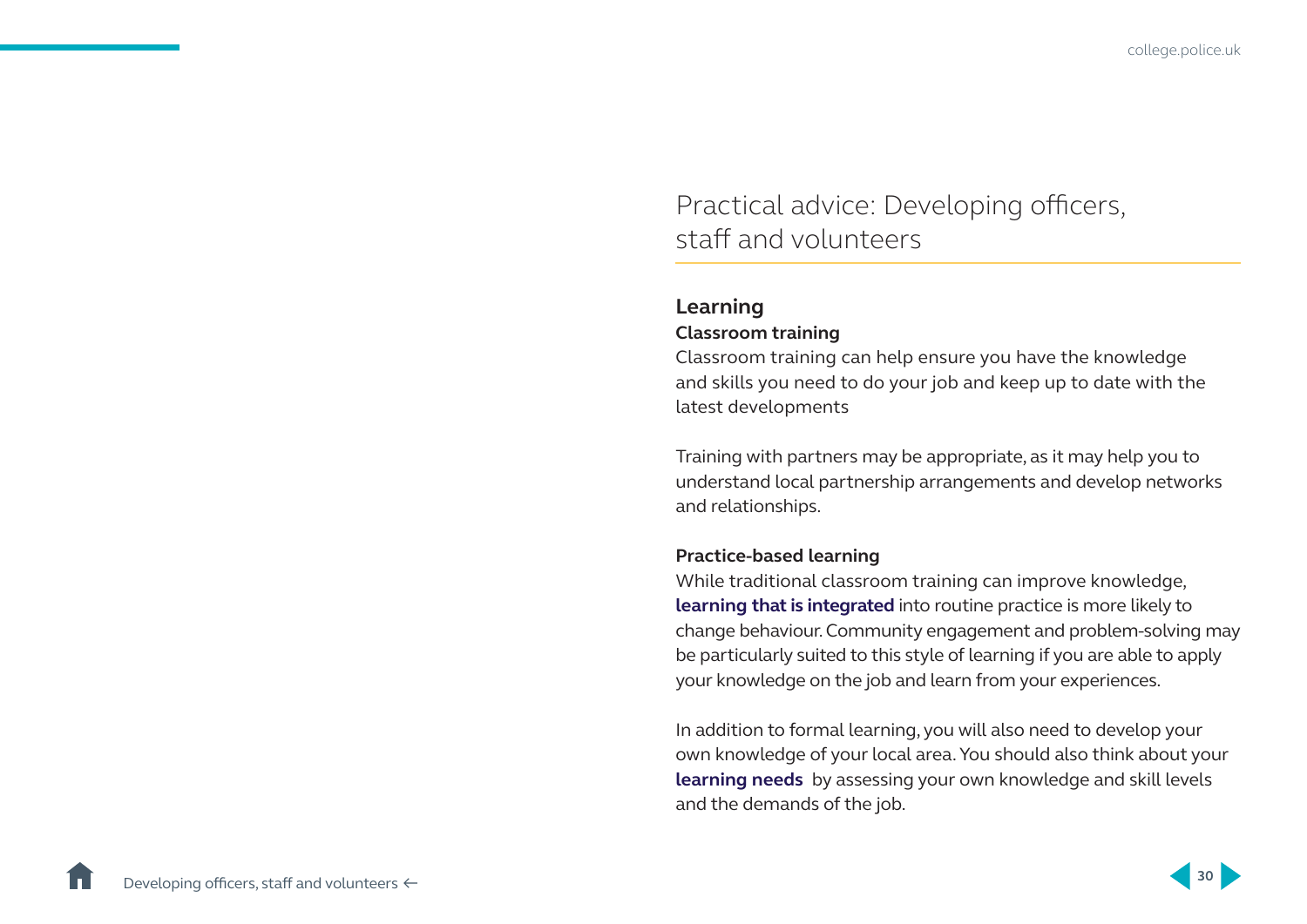[college.police.uk](http://www.college.police.uk/Pages/Home.aspx)

## <span id="page-32-0"></span>Guideline 7: **Developing and sharing learning**

Select a link for information, practical advice and resources on developing and sharing learning.

| <b>Practical advice</b>                  | 32 |
|------------------------------------------|----|
| Aim of College research support          | 32 |
| <b>Research surgeries</b>                | 33 |
| <b>Research guidance</b>                 | 33 |
| <b>Bursary scheme</b>                    | 33 |
| Research map                             | 33 |
| <b>Evidence-based policing champions</b> | 33 |

### **Evidence-base**

Empirical evidence: good | moderate | **limited**

ĺп.

Practitioner evidence: **available**

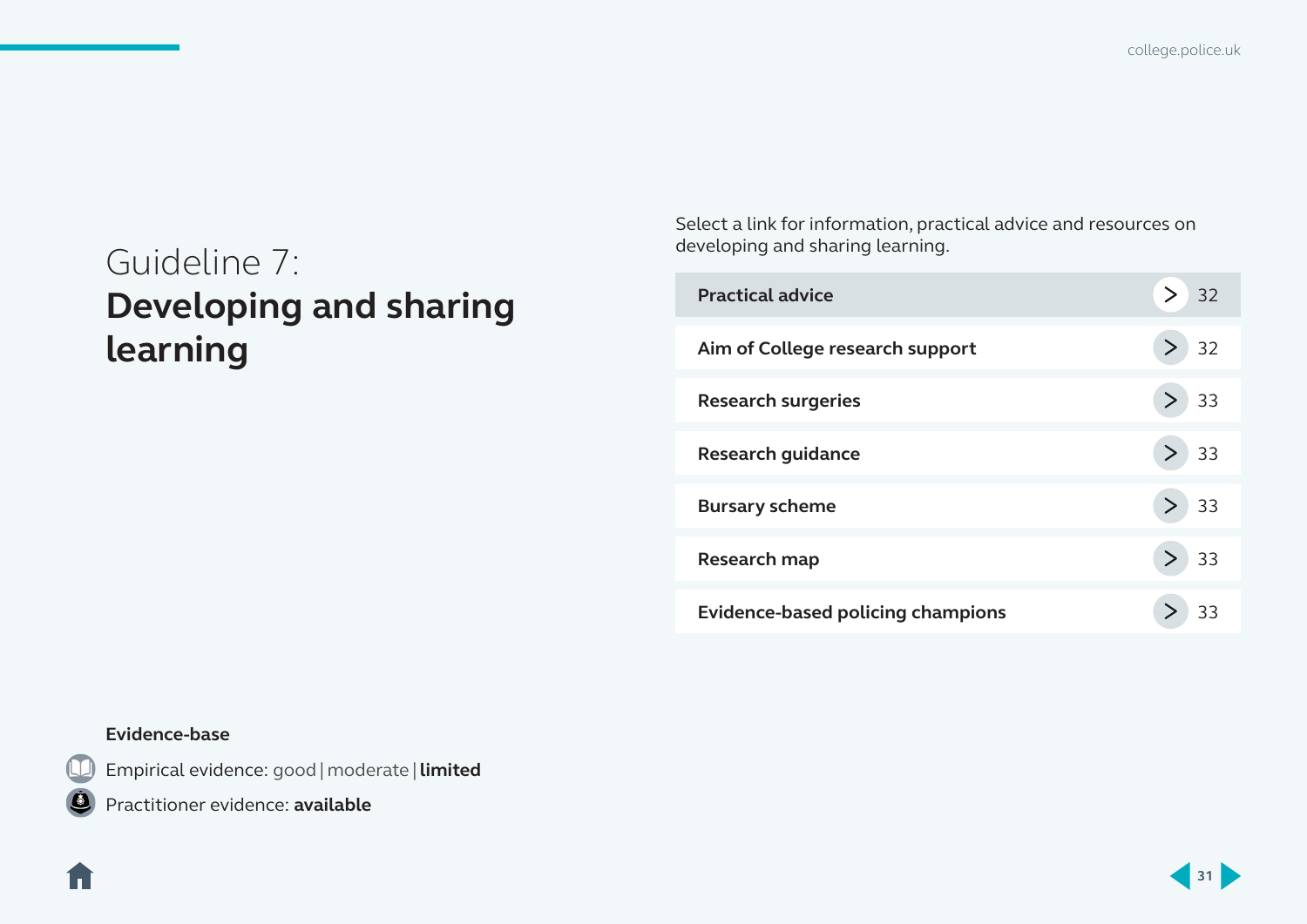### <span id="page-33-0"></span>Practical advice: Developing and sharing learning

### **Aim of College research support**

As part of its role in building the evidence base in policing, the College provides you with access to specialist hands-on advice and guidance. This support aims to:

- raise awareness of evidence-based policing and enable you to understand and use evidence-based approaches
- **DED** build capability and capacity across the police service for evidence-based policing by helping you to understand current practice, review existing evidence, carry out new research and/or evaluate local innovations.

### In addition, the College provides a way for you to:

- share knowledge and practice via **[POLKA](https://polka.pnn.police.uk/en/System/Not-Member/?returnUrl=https://polka.pnn.police.uk/)**
- access 'what works' evidence via the **[crime reduction toolkit](http://whatworks.college.police.uk/toolkit/Pages/Toolkit.aspx)**.

#### **Resources**

- ↗ **[College What is evidence-based policing?](http://whatworks.college.police.uk/About/Pages/What-is-EBP.aspx)**
- ↗ **[College Research support](http://whatworks.college.police.uk/Support/Pages/Support.aspx)**

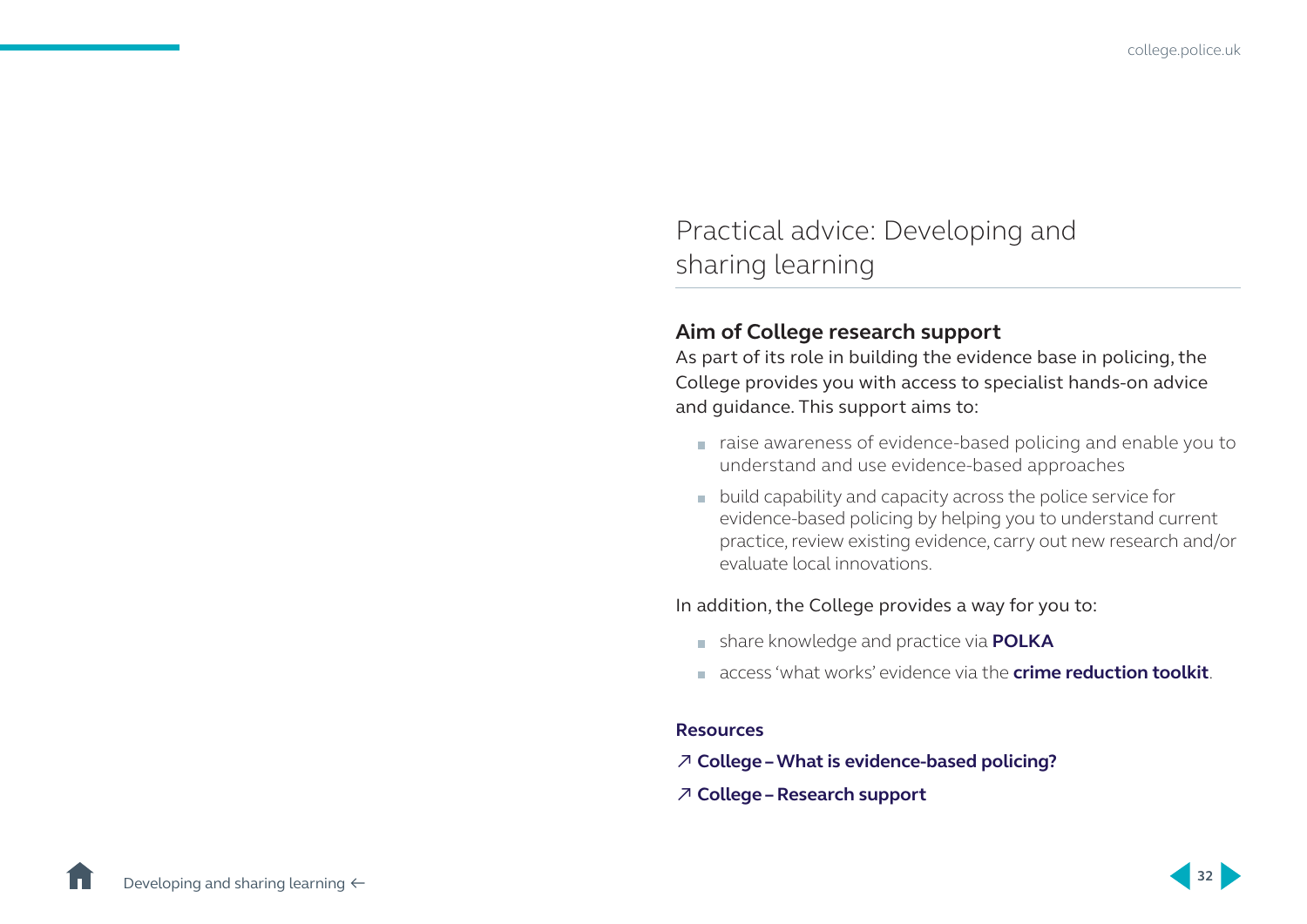### <span id="page-34-0"></span>**Research surgeries**

The College holds regular research surgeries to help increase knowledge of research methods and build analytical capacity and capability across the police service. The surgeries provide an opportunity for you to access hands-on advice and guidance from College researchers on how to:

- clarify research questions
- develop a **[logic model](http://whatworks.college.police.uk/Research/Documents/LogicModel.pdf)**
- design and plan a research project
- sample
- $\Box$  gather data
- analyse data
- present results.

Surgeries are held monthly at College sites around the country. You can attend in person or dial-in.

### **Resources**

↗ **[College – Research surgeries \(including booking details\)](http://whatworks.college.police.uk/Support/Pages/Research-Surgeries.aspx)**

### **Research guidance**

The College has started to develop a set of guidance materials to support you to carry out your own research. Guidance is currently available on:

- logic models for use when designing an evaluation
- $\blacksquare$  how to carry out a survey
- systematic reviews of the literature.

### **Resources**

### ↗ **[College – Research guidance](http://whatworks.college.police.uk/Support/Pages/Research-guidance.aspx)**

### **Bursary scheme**

The College's annual bursary scheme can support you to study atundergraduate and postgraduate levels at an academic institution in the UK. Police officers and staff who are members of the College are eligible to apply for grants of up to £3,000 a year towards tuition fees, for up to two years of study, with a maximum award of £6,000 per student. The study programme must include a research component, for example, a module on social research methods.

### **Resources**

- ↗ **[College Bursary scheme](http://whatworks.college.police.uk/Support/Pages/bursary.aspx)**
- ↗ **[College Membership](http://www.college.police.uk/Membership/Pages/default.aspx)**

### **Research map**

The College's research map provides details of ongoing policingrelated research. The map aims to increase opportunities for collaboration and help you make contact with researchers working on topics of interest.

### **Resources**

### ↗ **[College – Research map](http://whatworks.college.police.uk/Research/Research-Map/Pages/Research-Map.aspx)**

### **Evidence-based policing champions**

The College has developed a network of evidence champions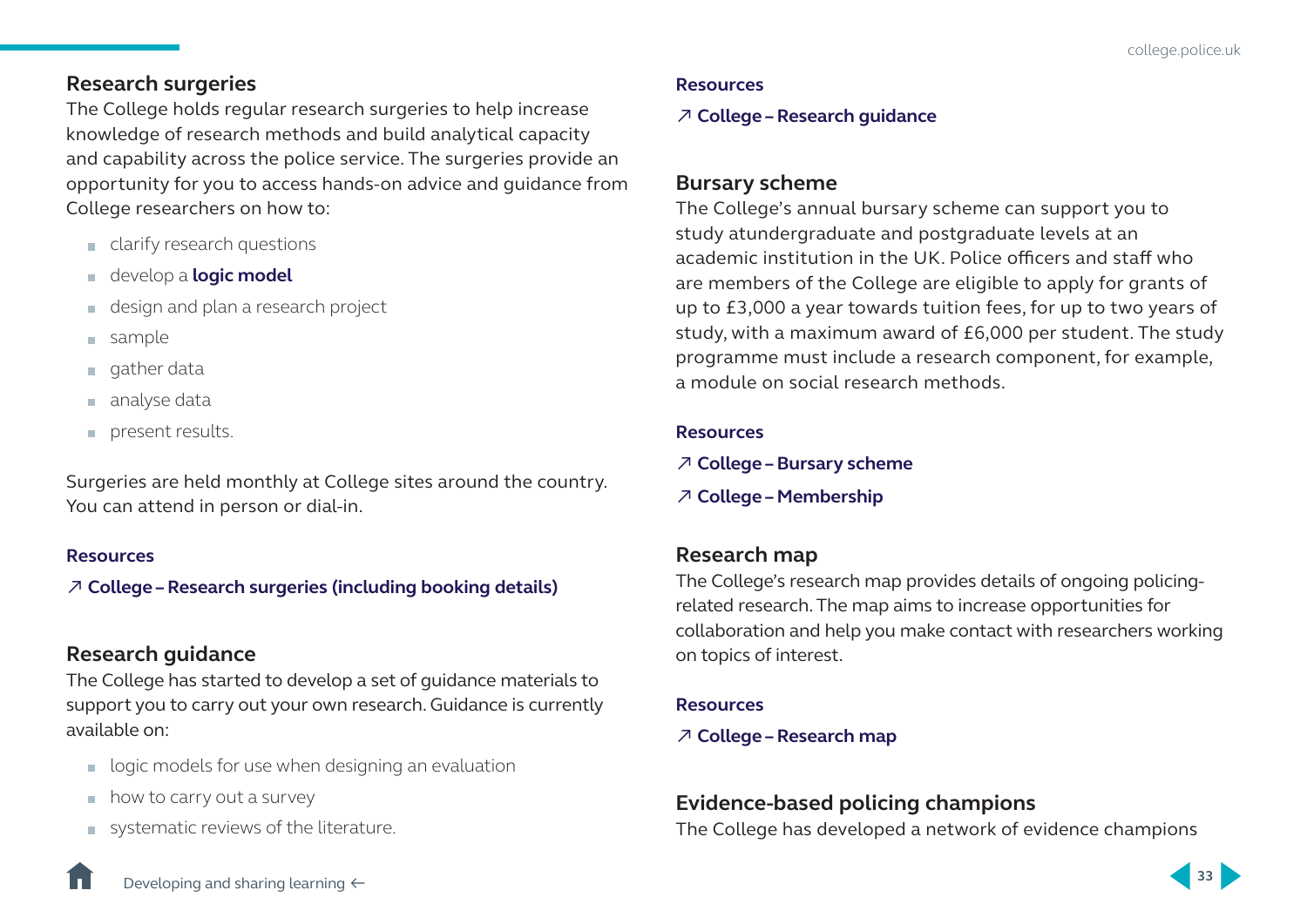to promote evidence-based policing and to share ideas and knowledge within and across forces.

### **Resources**

↗ **[College – Evidence champions](http://whatworks.college.police.uk/Support/Pages/epc.aspx)**